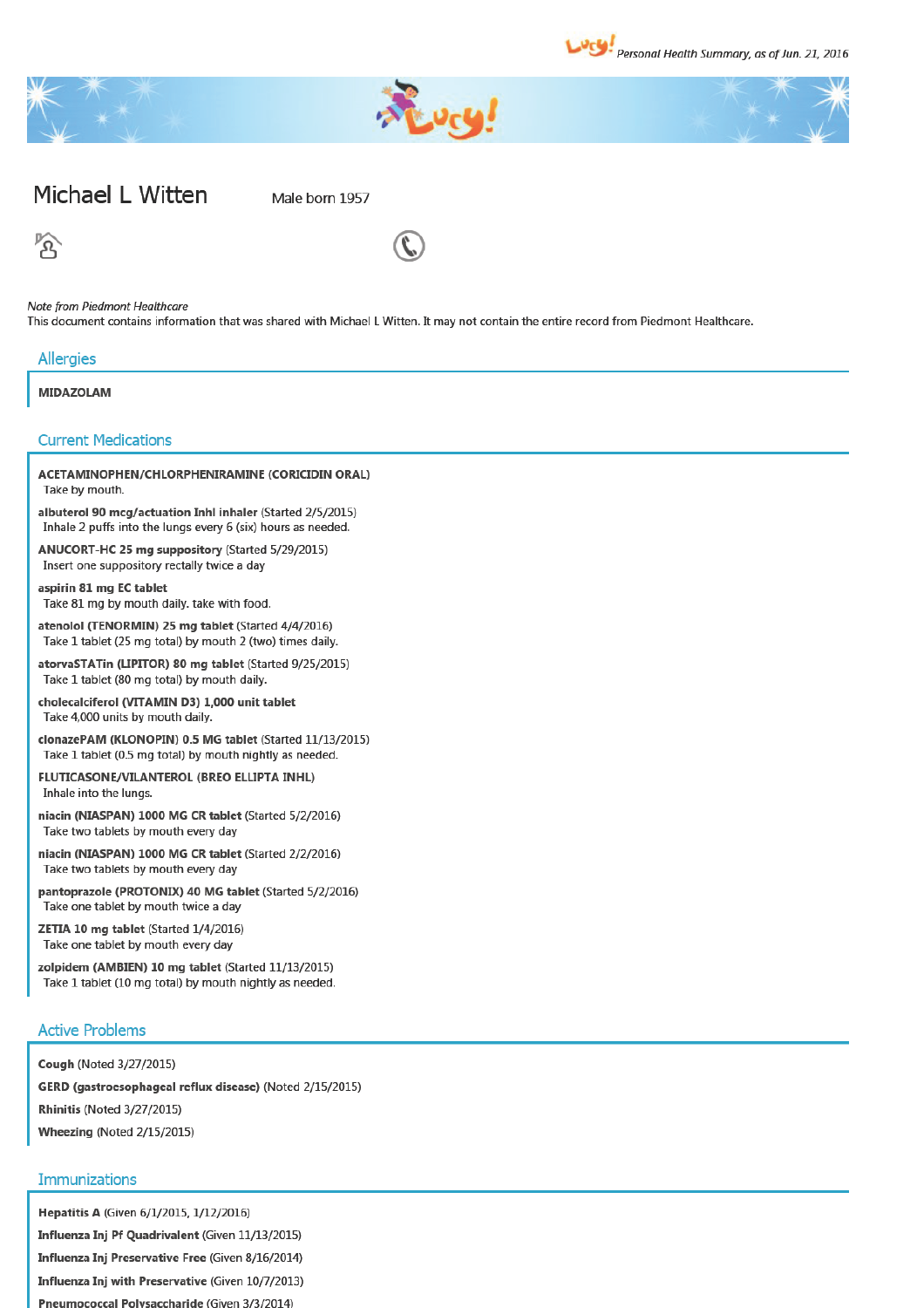Information not available to this user

**Results NM MYOCARDIAL PERFUSION SPECT STRESS AND REST TREADMILL - Final result (04/12/2016 9:22 AM) Narrative** +-----------+ -----------------+ Piedmont Cardiovascular Imaging Center : : 275 Collier Road, Suite 300D : : : : Atlanta, GA 30309 : : +-----------------------+ Phone: (404) 605-5770 : :  $Fax (404) 603 - 7225$ \_\_\_\_\_\_\_\_\_\_\_\_\_\_\_\_\_\_\_\_\_\_\_\_\_\_\_\_\_\_\_\_\_\_\_\_\_\_\_\_\_\_\_\_\_\_\_\_\_\_\_\_\_\_\_\_\_\_\_\_\_\_\_\_\_\_\_\_\_\_\_\_\_\_\_\_\_\_\_\_\_\_\_\_\_\_\_\_\_\_\_\_\_\_\_\_\_\_\_\_\_\_\_\_\_\_\_\_\_\_\_ Myocardial Perfusion Imaging Study - Exercise (93017, 78452) \_\_\_\_\_\_\_\_\_\_\_\_\_\_\_\_\_\_\_\_\_\_\_\_\_\_\_\_\_\_\_\_\_\_\_\_\_\_\_\_\_\_\_\_\_\_\_\_\_\_\_\_\_\_\_\_\_\_\_\_\_\_\_\_\_\_\_\_\_\_\_\_\_\_\_\_\_\_\_\_\_\_\_\_\_\_\_\_\_\_\_\_\_\_\_\_\_\_\_\_\_\_\_\_\_\_\_\_\_\_\_ Name: WITTEN, MICHAEL L MRN: 900011676 Study Date: 04/12/2016 07:32 AM Acct #: 2030861929 DOB: 04/29/1957 Age: 58 yrs Gender: Male Ordering MD: JOHN W HURST\* Patient Status: Outpatient Referring MD: MICHELLE Y EVANS, MD \_\_\_\_\_\_\_\_\_\_\_\_\_\_\_\_\_\_\_\_\_\_\_\_\_\_\_\_\_\_\_\_\_\_\_\_\_\_\_\_\_\_\_\_\_\_\_\_\_\_\_\_\_\_\_\_\_\_\_\_\_\_\_\_\_\_\_\_\_\_\_\_\_\_\_\_\_\_\_\_\_\_\_\_\_\_\_\_\_\_\_\_\_\_\_\_\_\_\_\_\_\_\_\_\_\_\_\_\_\_\_ Height: 65 in Weight: 218 lb BSA: 2.1 m2 \_\_\_\_\_\_\_\_\_\_\_\_\_\_\_\_\_\_\_\_\_\_\_\_\_\_\_\_\_\_\_\_\_\_\_\_\_\_\_\_\_\_\_\_\_\_\_\_\_\_\_\_\_\_\_\_\_\_\_\_\_\_\_\_\_\_\_\_\_\_\_\_\_\_\_\_\_\_\_\_\_\_\_\_\_\_\_\_\_\_\_\_\_\_\_\_\_\_\_\_\_\_\_\_\_\_\_\_\_\_\_ CONCLUSIONS Normal rest/stress SPECT myocardial perfusion images. There is no evidence of significant scar or ischemia. This study suggests a low risk of cardiovascular event. The global LV wall motion is normal . The post stress LVEF is calculated to be 65%. Stress ECG changes are normal. No ischemic symptoms with stress were reported. INDICATIONS Z95.1 (ICD-10-CM) - V45.81 (ICD-9-CM) - Status post aorto-coronary artery bypass graft I10 (ICD-10-CM) - 401.9 (ICD-9-CM) - Essential hypertension E78.2 (ICD-10-CM) - 272.2 (ICD-9-CM) - Mixed hyperlipidemia. HISTORY AND RISK No history of chest pain. Hypertension. Hypercholesterolemia. Obesity. MPI. CATH. CABG. PRE-TEST INFORMATION No cardiac medications were taken on the day of the test. A 24 gauge IV was started in the right hand . Patient ID has been verified. PROTOCOL: The patient completed 9:00 min:sec of the Bruce protocol. The baseline HR was 78 BPM. The peak HR was 142 BPM. This was 87 % of maximum predicted HR. The calculated workload was 10.10 METS. The heart rate response was normal. The baseline BP was 152/89 . The peak BP was 186/76 . The stress blood pressure response was normal . The baseline 02 saturation was 98%. The 02 saturation at peak stress was 97%. The test was terminated due to fatigue. No ischemic symptoms with stress were reported. ECG Rest ECG shows sinus rhythm, RBBB. Peak stress ECG shows no ischemic ST depression . Occasional PVC's were seen. Stress ECG changes are normal. IMAGING PROTOCOLS Myocardial perfusion imaging was performed at rest approximately 30-60 minutes after IV injection of 10.7 mCi 99mTc-tetrofosmin. At peak stress, the patient was injected with 32.2 mCi tetrofosmin and post-stress gated images were acquired approximately 15 to 60 minutes later. PERFUSION The rest and stress SPECT images were reviewed. No significant perfusion abnormalities were seen. QUALITY The study was technically good. LEFT VENTRICLE The global LV wall motion is normal . The post stress LVEF is calculated to be 65%. \_\_\_\_\_\_\_\_\_\_\_\_\_\_\_\_\_\_\_\_\_\_\_\_\_\_\_\_\_\_\_\_\_\_\_\_\_\_\_\_\_\_\_\_\_\_\_\_\_\_\_\_\_\_\_\_\_\_\_\_\_\_\_\_\_\_\_\_\_\_\_\_\_\_\_\_\_\_\_\_\_\_\_\_\_\_\_\_\_\_\_\_\_\_\_\_\_\_\_\_\_\_\_\_\_\_\_\_\_\_\_

#### STAFF SIGNATURES:

Dianne Tyson, RNT. Marisha Clark, CNMT. Sherrie Brown, RN. Electronically signed by:KENNETH G TAYLOR\*, MD on 04/12/2016 01:19 PM

# **COMPREHENSIVE METABOLIC PANEL - Final result (03/02/2016 8:45 AM)**

| Component  | Value                      | Range           |
|------------|----------------------------|-----------------|
| Glucose    | Comment:                   | 65-99 mg/dL     |
|            | Fasting reference interval |                 |
|            | 109                        |                 |
| <b>BUN</b> | 14                         | 7-25 mg/dL      |
| Creatinine | 1.00<br>Comment:           | 0.70-1.33 mg/dL |

\_\_\_\_\_\_\_\_\_\_\_\_\_\_\_\_\_\_\_\_\_\_\_\_\_\_\_\_\_\_\_\_\_\_\_\_\_\_\_\_\_\_\_\_\_\_\_\_\_\_\_\_\_\_\_\_\_\_\_\_\_\_\_\_\_\_\_\_\_\_\_\_\_\_\_\_\_\_\_\_\_\_\_\_\_\_\_\_\_\_\_\_\_\_\_\_\_\_\_\_\_\_\_\_\_\_\_\_\_\_\_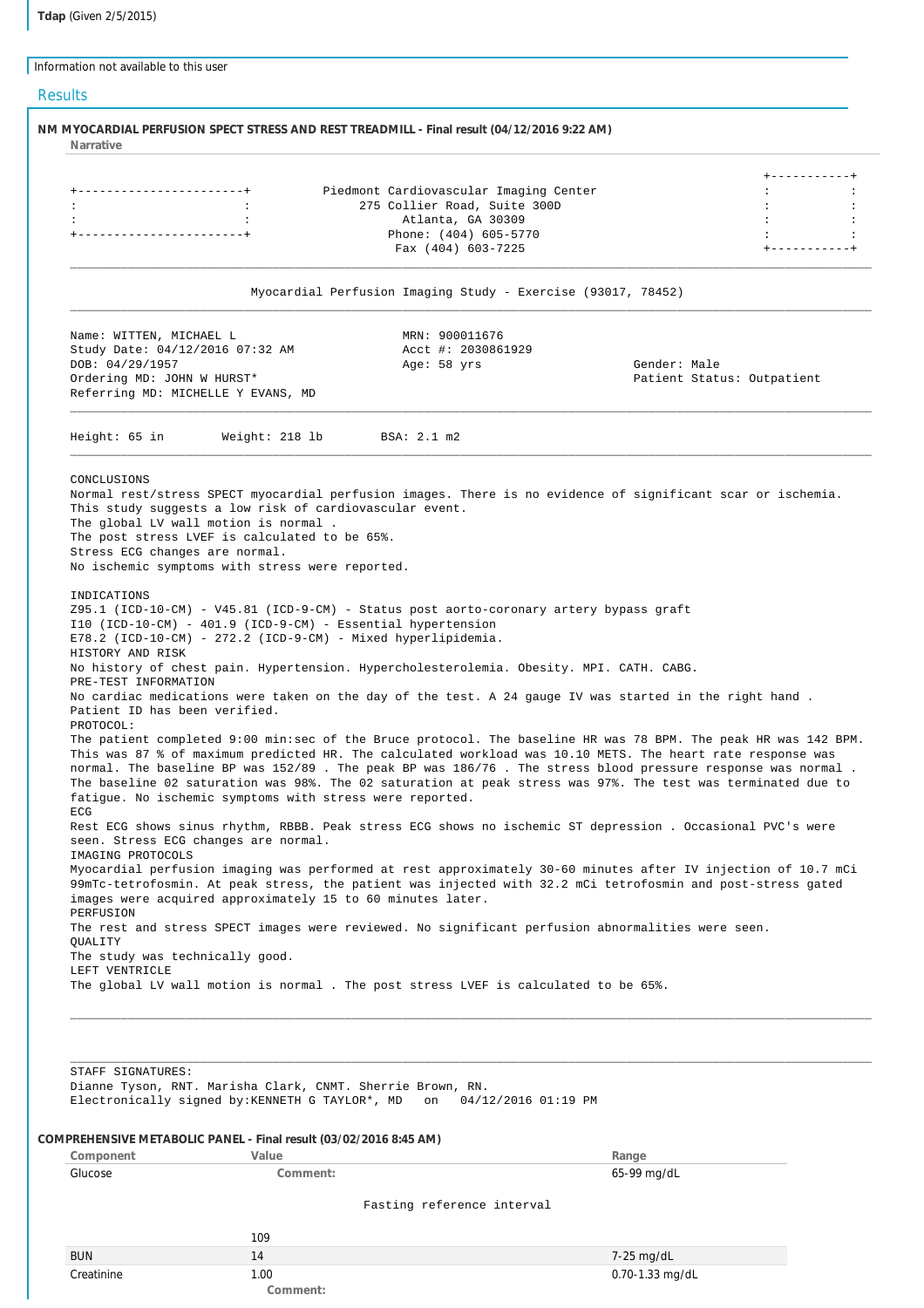|                                                                        | For patients >49 years of age, the reference<br>limit<br>for Creatinine is approximately 13% higher<br>for people<br>identified as African-American.                                                                                                                                               |                                     |
|------------------------------------------------------------------------|----------------------------------------------------------------------------------------------------------------------------------------------------------------------------------------------------------------------------------------------------------------------------------------------------|-------------------------------------|
| <b>GFR MDRD Non Af Amer</b>                                            | 83                                                                                                                                                                                                                                                                                                 | $>$ OR = 60 mL/min/1.73m2           |
| <b>GFR MDRD Af Amer</b>                                                | 96                                                                                                                                                                                                                                                                                                 | $>$ OR = 60 mL/min/1.73m2           |
| <b>BUN/Creatinine Ratio</b>                                            | NOT APPLICABLE                                                                                                                                                                                                                                                                                     | $6-22$ (calc)                       |
| Sodium                                                                 | 137                                                                                                                                                                                                                                                                                                | 135-146 mmol/L                      |
| Potassium                                                              | 4.0                                                                                                                                                                                                                                                                                                | 3.5-5.3 mmol/L                      |
| Chloride                                                               | 100                                                                                                                                                                                                                                                                                                | 98-110 mmol/L                       |
| CO <sub>2</sub>                                                        | 25                                                                                                                                                                                                                                                                                                 | 19-30 mmol/L                        |
| Calcium                                                                | 9.1                                                                                                                                                                                                                                                                                                | 8.6-10.3 mg/dL                      |
| <b>Total Protein</b>                                                   | 7.3                                                                                                                                                                                                                                                                                                | $6.1 - 8.1$ g/dL                    |
| Albumin                                                                | 4.5                                                                                                                                                                                                                                                                                                | $3.6 - 5.1$ g/dL                    |
| Globulin, Total                                                        | 2.8                                                                                                                                                                                                                                                                                                | 1.9-3.7 g/dL (calc)                 |
| Albumin/Globulin Ratio                                                 | 1.6                                                                                                                                                                                                                                                                                                | $1.0 - 2.5$ (calc)                  |
| <b>Total Bilirubin</b>                                                 | 1.1                                                                                                                                                                                                                                                                                                | $0.2 - 1.2$ mg/dL                   |
| Alkaline Phosphatase                                                   | 55                                                                                                                                                                                                                                                                                                 | 40-115 U/L                          |
| <b>AST</b>                                                             | 23                                                                                                                                                                                                                                                                                                 | 10-35 U/L                           |
| <b>ALT</b><br><b>Result Comment</b>                                    | 34                                                                                                                                                                                                                                                                                                 | $9 - 46$ U/L                        |
| Your labs are ok<br>LIPID PANEL - Final result (03/02/2016 8:45 AM)    |                                                                                                                                                                                                                                                                                                    |                                     |
| Component                                                              | Value                                                                                                                                                                                                                                                                                              | Range                               |
| Cholesterol, Total                                                     | 142                                                                                                                                                                                                                                                                                                | 125-200 mg/dL                       |
| Hdl                                                                    | 47                                                                                                                                                                                                                                                                                                 | $>$ OR = 40 mg/dL                   |
| Triglycerides                                                          | 89                                                                                                                                                                                                                                                                                                 | $<$ 150 mg/dL                       |
| <b>LDL Calculated</b>                                                  | 77<br>Comment:<br>Desirable range <100 mg/dL for patients with<br>CHD or<br>diabetes and <70 mg/dL for diabetic patients<br>with<br>known heart disease.                                                                                                                                           | $<$ 130 mg/dL (calc)                |
| Chol/HDL Ratio<br>Non HDL Chol. (LDL+VLDL)                             | 3.0<br>95<br>Comment:<br>Target for non-HDL cholesterol is 30 mg/dL<br>higher than<br>LDL cholesterol target.                                                                                                                                                                                      | $<$ OR = 5.0 (calc)<br>mg/dL (calc) |
| <b>Result Comment</b>                                                  |                                                                                                                                                                                                                                                                                                    |                                     |
| Your labs are ok<br>HEMOGLOBIN A1C - Final result (03/02/2016 8:45 AM) |                                                                                                                                                                                                                                                                                                    |                                     |
| Component                                                              | Value                                                                                                                                                                                                                                                                                              | Range                               |
| Hemoglobin A1C                                                         | 5.7<br>Comment:<br>According to ADA guidelines, hemoglobin Alc<br>< 7.0<br>represents optimal control in non-pregnant<br>diabetic<br>patients. Different metrics may apply to<br>specific<br>patient populations. Standards of Medical<br>Care in<br>Diabetes-2013. Diabetes Care. 2013;36:s11-s66 | <5.7 % of total Hgb                 |
|                                                                        | For the purpose of screening for the presence<br>of<br>diabetes<br>$< 5.7$ %<br>Consistent with the absence of                                                                                                                                                                                     |                                     |
|                                                                        | diabetes<br>$5.7 - 6.4%$<br>Consistent with increased risk<br>for diabetes                                                                                                                                                                                                                         |                                     |
|                                                                        | (prediabetes)<br>Consistent with diabetes<br>$>0r = 6.5%$                                                                                                                                                                                                                                          |                                     |
|                                                                        | This assay result is consistent with an<br>increased risk                                                                                                                                                                                                                                          |                                     |

**Component Value Range Range**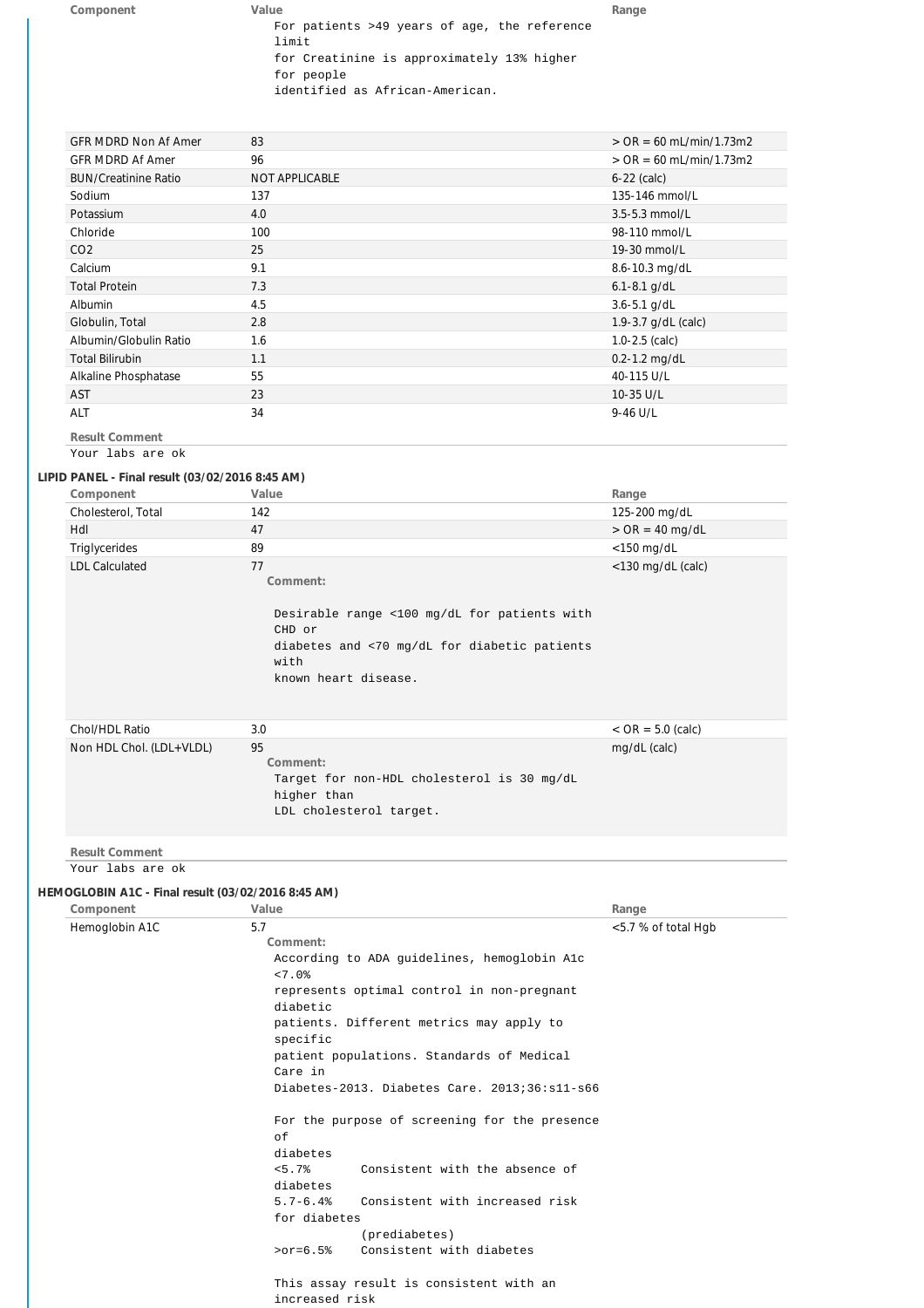|                                         |                                                                                                                                                                                                                                                                                                                                             | Range                         |
|-----------------------------------------|---------------------------------------------------------------------------------------------------------------------------------------------------------------------------------------------------------------------------------------------------------------------------------------------------------------------------------------------|-------------------------------|
|                                         | of diabetes.                                                                                                                                                                                                                                                                                                                                |                               |
|                                         | Currently, no consensus exists for use of                                                                                                                                                                                                                                                                                                   |                               |
|                                         | hemoglobin                                                                                                                                                                                                                                                                                                                                  |                               |
|                                         | Alc for diagnosis of diabetes for children.                                                                                                                                                                                                                                                                                                 |                               |
| <b>Result Comment</b>                   |                                                                                                                                                                                                                                                                                                                                             |                               |
| Your labs are ok                        |                                                                                                                                                                                                                                                                                                                                             |                               |
|                                         | COMPREHENSIVE METABOLIC PANEL - Final result (08/10/2015 9:30 AM)                                                                                                                                                                                                                                                                           |                               |
| Component<br>Glucose                    | Value<br>Comment:                                                                                                                                                                                                                                                                                                                           | Range<br>65-99 mg/dL          |
|                                         | Fasting reference interval                                                                                                                                                                                                                                                                                                                  |                               |
|                                         |                                                                                                                                                                                                                                                                                                                                             |                               |
| <b>BUN</b>                              | 111<br>15                                                                                                                                                                                                                                                                                                                                   |                               |
| Creatinine                              | 1.14                                                                                                                                                                                                                                                                                                                                        | 7-25 mg/dL<br>0.70-1.33 mg/dL |
|                                         | Comment:<br>For patients >49 years of age, the reference<br>limit<br>for Creatinine is approximately 13% higher<br>for people<br>identified as African-American.                                                                                                                                                                            |                               |
|                                         |                                                                                                                                                                                                                                                                                                                                             |                               |
| <b>GFR MDRD Non Af Amer</b>             | 70                                                                                                                                                                                                                                                                                                                                          | $>$ OR = 60 mL/min/1.73m2     |
| <b>GFR MDRD Af Amer</b>                 | 82                                                                                                                                                                                                                                                                                                                                          | $>$ OR = 60 mL/min/1.73m2     |
| <b>BUN/Creatinine Ratio</b>             | NOT APPLICABLE                                                                                                                                                                                                                                                                                                                              | $6-22$ (calc)                 |
| Sodium                                  | 140                                                                                                                                                                                                                                                                                                                                         | 135-146 mmol/L                |
| Potassium                               | 3.9                                                                                                                                                                                                                                                                                                                                         | 3.5-5.3 mmol/L                |
| Chloride                                | 102                                                                                                                                                                                                                                                                                                                                         | 98-110 mmol/L                 |
| CO <sub>2</sub>                         | 25                                                                                                                                                                                                                                                                                                                                          | 19-30 mmol/L                  |
| Calcium                                 | 9.5                                                                                                                                                                                                                                                                                                                                         | 8.6-10.3 mg/dL                |
| <b>Total Protein</b>                    | 7.3                                                                                                                                                                                                                                                                                                                                         | $6.1 - 8.1$ g/dL              |
| Albumin                                 | 4.5                                                                                                                                                                                                                                                                                                                                         | $3.6 - 5.1$ g/dL              |
| Globulin, Total                         | 2.8                                                                                                                                                                                                                                                                                                                                         | 1.9-3.7 g/dL (calc)           |
| Albumin/Globulin Ratio                  | 1.6                                                                                                                                                                                                                                                                                                                                         | $1.0 - 2.5$ (calc)            |
| <b>Total Bilirubin</b>                  | 1.7<br>65                                                                                                                                                                                                                                                                                                                                   | 0.2-1.2 mg/dL<br>40-115 U/L   |
| Alkaline Phosphatase<br>AST             | 22                                                                                                                                                                                                                                                                                                                                          | 10-35 U/L                     |
| ALT                                     | 28                                                                                                                                                                                                                                                                                                                                          | 9-46 U/L                      |
|                                         |                                                                                                                                                                                                                                                                                                                                             |                               |
| <b>Result Comment</b>                   |                                                                                                                                                                                                                                                                                                                                             |                               |
| unfortunately out today, here they are. | Here are your results, I do not usually release them until your appointment. Bit since I am<br>Your blood sugar is sill slightly elevated but your Alc is about the same. Your white count is<br>slightly elevated you may have been fighting an infection during the time<br>CBC W/PLAT AUTOMATED DIFF - Final result (08/10/2015 9:30 AM) |                               |
| Component                               | Value                                                                                                                                                                                                                                                                                                                                       | Range                         |
| <b>WBC</b>                              | 13.4                                                                                                                                                                                                                                                                                                                                        | 3.8-10.8 Thousand/uL          |
| <b>RBC</b>                              | 4.76                                                                                                                                                                                                                                                                                                                                        | 4.20-5.80 Million/uL          |
| Hemoglobin                              | 15.4                                                                                                                                                                                                                                                                                                                                        | 13.2-17.1 g/dL                |
| Hematocrit                              | 46.1                                                                                                                                                                                                                                                                                                                                        | 38.5-50.0 %                   |
| <b>MCV</b>                              | 96.8                                                                                                                                                                                                                                                                                                                                        | 80.0-100.0 fL                 |
| <b>MCH</b><br><b>MCHC</b>               | 32.3<br>33.4                                                                                                                                                                                                                                                                                                                                | 27.0-33.0 pg                  |
| <b>RDW</b>                              | 13.7                                                                                                                                                                                                                                                                                                                                        | 32.0-36.0 g/dL<br>11.0-15.0 % |
| <b>Platelets</b>                        | 235                                                                                                                                                                                                                                                                                                                                         | 140-400 Thousand/uL           |
| <b>MPV</b>                              | 8.4                                                                                                                                                                                                                                                                                                                                         | $7.5 - 11.5$ fL               |
| Neutrophils Absolute                    | 11283                                                                                                                                                                                                                                                                                                                                       | 1500-7800 cells/uL            |
| Lymphocytes Absolute                    | 1353                                                                                                                                                                                                                                                                                                                                        | 850-3900 cells/uL             |
| Monocytes Absolute                      | 536                                                                                                                                                                                                                                                                                                                                         | 200-950 cells/uL              |
| Eosinophils Absolute                    | 214                                                                                                                                                                                                                                                                                                                                         | 15-500 cells/uL               |
| <b>Basophils Absolute</b>               | 27                                                                                                                                                                                                                                                                                                                                          | 0-200 cells/uL                |
| Neutrophils Relative                    | 84.2                                                                                                                                                                                                                                                                                                                                        | %                             |
| Lymphocytes Relative                    | 10.1                                                                                                                                                                                                                                                                                                                                        | %                             |
| Monocytes Relative                      | 4.0                                                                                                                                                                                                                                                                                                                                         | $\%$                          |
| Eosinophils Relative                    | 1.6                                                                                                                                                                                                                                                                                                                                         | $\%$                          |
| <b>Basophils Relative</b>               | 0.2                                                                                                                                                                                                                                                                                                                                         | %                             |

Here are your results, I do not usually release them until your appointment. Bit since I am unfortunately out today, here they are. Your blood sugar is sill slightly elevated but your A1c is about the same. Your white count is slightly elevated you may have been fighting an infection during the time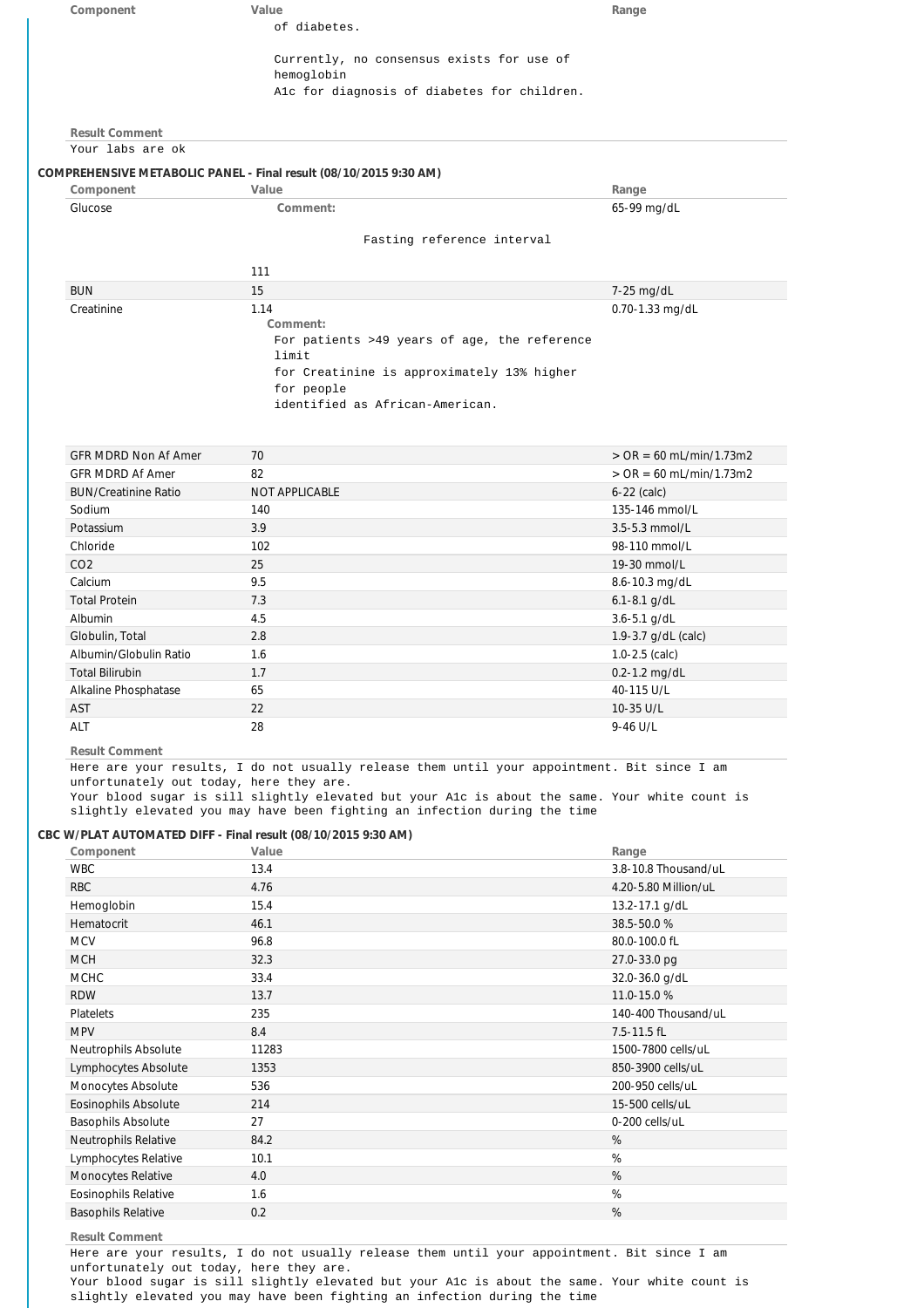| LIPID PANEL - Final result (08/10/2015 9:30 AM)    |                                                                                                                                                                                                                                                                            |                      |
|----------------------------------------------------|----------------------------------------------------------------------------------------------------------------------------------------------------------------------------------------------------------------------------------------------------------------------------|----------------------|
| Component                                          | Value                                                                                                                                                                                                                                                                      | Range                |
| Cholesterol, Total                                 | 134                                                                                                                                                                                                                                                                        | 125-200 mg/dL        |
| Hdl                                                | 46                                                                                                                                                                                                                                                                         | $>$ OR = 40 mg/dL    |
| Triglycerides                                      | 99                                                                                                                                                                                                                                                                         | <150 mg/dL           |
| <b>LDL Calculated</b>                              | 68<br>Comment:<br>Desirable range <100 mg/dL for patients with                                                                                                                                                                                                             | <130 mg/dL (calc)    |
|                                                    | CHD or<br>diabetes and <70 mg/dL for diabetic patients<br>with<br>known heart disease.                                                                                                                                                                                     |                      |
| Chol/HDL Ratio                                     | 2.9                                                                                                                                                                                                                                                                        | $~<$ OR = 5.0 (calc) |
| Non HDL Chol. (LDL+VLDL)                           | 88                                                                                                                                                                                                                                                                         | mg/dL (calc)         |
|                                                    | Comment:<br>Target for non-HDL cholesterol is 30 mg/dL<br>higher than<br>LDL cholesterol target.                                                                                                                                                                           |                      |
| <b>Result Comment</b>                              |                                                                                                                                                                                                                                                                            |                      |
| unfortunately out today, here they are.            | Here are your results, I do not usually release them until your appointment. Bit since I am<br>Your blood sugar is sill slightly elevated but your Alc is about the same. Your white count is<br>slightly elevated you may have been fighting an infection during the time |                      |
| TSH - Final result (08/10/2015 9:30 AM)            |                                                                                                                                                                                                                                                                            |                      |
| Component                                          | Value                                                                                                                                                                                                                                                                      | Range                |
| <b>TSH</b>                                         | 1.41                                                                                                                                                                                                                                                                       | 0.40-4.50 mIU/L      |
| <b>Result Comment</b>                              |                                                                                                                                                                                                                                                                            |                      |
| unfortunately out today, here they are.            | Here are your results, I do not usually release them until your appointment. Bit since I am<br>Your blood sugar is sill slightly elevated but your Alc is about the same. Your white count is                                                                              |                      |
| HEMOGLOBIN A1C - Final result (08/10/2015 9:30 AM) | slightly elevated you may have been fighting an infection during the time                                                                                                                                                                                                  |                      |
| Component                                          | Value                                                                                                                                                                                                                                                                      | Range                |
| Hemoglobin A1C                                     | 5.8                                                                                                                                                                                                                                                                        | <5.7 % of total Hgb  |
|                                                    | Comment:<br>According to ADA guidelines, hemoglobin Alc                                                                                                                                                                                                                    |                      |
|                                                    | $< 7.0$ %                                                                                                                                                                                                                                                                  |                      |
|                                                    | represents optimal control in non-pregnant<br>diabetic                                                                                                                                                                                                                     |                      |
|                                                    | patients. Different metrics may apply to<br>specific<br>patient populations. Standards of Medical                                                                                                                                                                          |                      |
|                                                    | Care in<br>Diabetes-2013. Diabetes Care. $2013:36:511-566$                                                                                                                                                                                                                 |                      |
|                                                    | For the purpose of screening for the presence                                                                                                                                                                                                                              |                      |
|                                                    | οf<br>diabetes<br>< 5.7%<br>Consistent with the absence of                                                                                                                                                                                                                 |                      |
|                                                    | diabetes<br>$5.7 - 6.4%$<br>Consistent with increased risk                                                                                                                                                                                                                 |                      |
|                                                    | for diabetes                                                                                                                                                                                                                                                               |                      |
|                                                    | (prediabetes)<br>$>0r = 6.5%$<br>Consistent with diabetes                                                                                                                                                                                                                  |                      |
|                                                    | This assay result is consistent with an<br>increased risk<br>of diabetes.                                                                                                                                                                                                  |                      |
|                                                    | Currently, no consensus exists for use of<br>hemoglobin                                                                                                                                                                                                                    |                      |
|                                                    | Alc for diagnosis of diabetes for children.                                                                                                                                                                                                                                |                      |
|                                                    |                                                                                                                                                                                                                                                                            |                      |
| <b>Result Comment</b>                              |                                                                                                                                                                                                                                                                            |                      |
| unfortunately out today, here they are.            | Here are your results, I do not usually release them until your appointment. Bit since I am<br>Your blood sugar is sill slightly elevated but your Alc is about the same. Your white count is<br>slightly elevated you may have been fighting an infection during the time |                      |
| URINE CULTURE - Final result (08/10/2015 9:30 AM)  |                                                                                                                                                                                                                                                                            |                      |

Urine Culture, Routine **Comment:**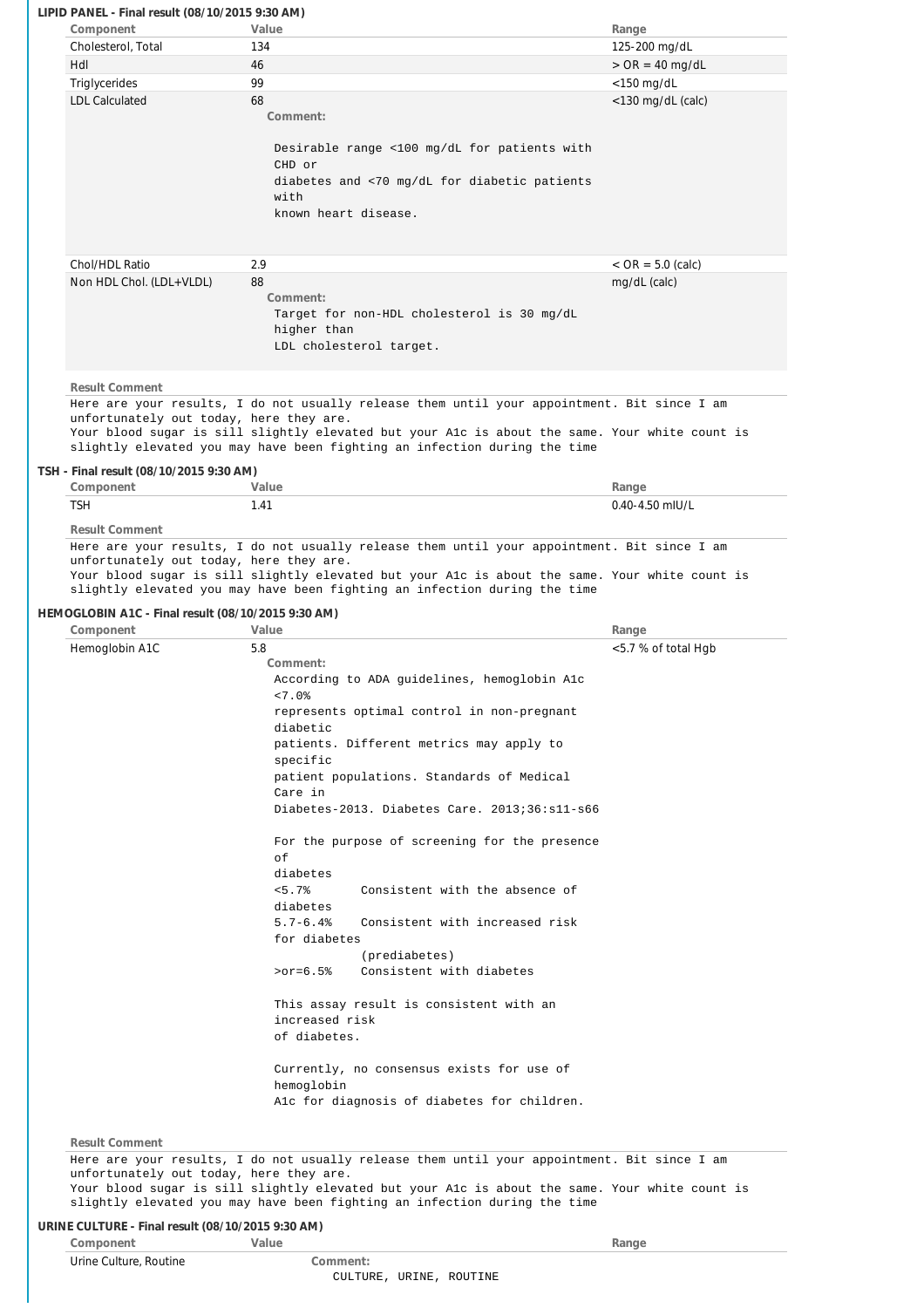| Component                                                                                                                                    | Value           |                                              |              | Range                                                                                              |
|----------------------------------------------------------------------------------------------------------------------------------------------|-----------------|----------------------------------------------|--------------|----------------------------------------------------------------------------------------------------|
|                                                                                                                                              |                 | MICRO NUMBER:                                | 50677667     |                                                                                                    |
|                                                                                                                                              |                 | TEST STATUS:                                 | FINAL        |                                                                                                    |
|                                                                                                                                              |                 | SPECIMEN SOURCE:                             | <b>URINE</b> |                                                                                                    |
|                                                                                                                                              |                 | SPECIMEN QUALITY: ADEQUATE                   |              |                                                                                                    |
|                                                                                                                                              |                 | RESULT:                                      | No Growth    |                                                                                                    |
|                                                                                                                                              | <b>SFF NOTE</b> |                                              |              |                                                                                                    |
|                                                                                                                                              |                 |                                              |              |                                                                                                    |
| <b>Result Comment</b>                                                                                                                        |                 |                                              |              |                                                                                                    |
| Here are your results, I do not usually release them until your appointment. Bit since I am                                                  |                 |                                              |              |                                                                                                    |
| unfortunately out today, here they are.                                                                                                      |                 |                                              |              |                                                                                                    |
| Your blood sugar is sill slightly elevated but your Alc is about the same. Your white count is                                               |                 |                                              |              |                                                                                                    |
| slightly elevated you may have been fighting an infection during the time                                                                    |                 |                                              |              |                                                                                                    |
| XR ABDOMEN FLAT AND UPRIGHT (XR ABDOMEN 2 WAY) - Final result (02/24/2015 3:19 PM)                                                           |                 |                                              |              |                                                                                                    |
| Impressions                                                                                                                                  |                 |                                              |              |                                                                                                    |
| Impression:                                                                                                                                  |                 |                                              |              |                                                                                                    |
| 1. No bowel obstruction.                                                                                                                     |                 |                                              |              |                                                                                                    |
| 2. There are some air-fluid levels in the colon on the upright view.                                                                         |                 |                                              |              |                                                                                                    |
| This can be seen in gastroenteritis. Correlate clinically.                                                                                   |                 |                                              |              |                                                                                                    |
|                                                                                                                                              |                 |                                              |              |                                                                                                    |
| Approved By: DR JON WAGREICH 2/24/2015 4:30 PM                                                                                               |                 |                                              |              |                                                                                                    |
|                                                                                                                                              |                 |                                              |              |                                                                                                    |
| <b>Narrative</b>                                                                                                                             |                 |                                              |              |                                                                                                    |
| History: Diarrhea.                                                                                                                           |                 |                                              |              |                                                                                                    |
|                                                                                                                                              |                 |                                              |              |                                                                                                    |
| Comparison: None                                                                                                                             |                 |                                              |              |                                                                                                    |
|                                                                                                                                              |                 |                                              |              |                                                                                                    |
| Findings: 3 films. Sternotomy. Right upper quadrant clips. There is no<br>free air under the diaphragm. No bowel obstruction. There are some |                 |                                              |              |                                                                                                    |
| air-fluid levels within the colon on the upright view.                                                                                       |                 |                                              |              |                                                                                                    |
|                                                                                                                                              |                 |                                              |              |                                                                                                    |
|                                                                                                                                              |                 |                                              |              |                                                                                                    |
| <b>Result Comment</b>                                                                                                                        |                 |                                              |              |                                                                                                    |
|                                                                                                                                              |                 |                                              |              | This looks like you might have colitis in the upper right colon, lets have you follow up with your |
| gastroenterologist ASAP                                                                                                                      |                 |                                              |              |                                                                                                    |
|                                                                                                                                              |                 |                                              |              |                                                                                                    |
| LIPID PANEL - Final result (02/02/2015 9:47 AM)                                                                                              |                 |                                              |              |                                                                                                    |
| Component                                                                                                                                    | Value           |                                              |              | Range                                                                                              |
| Cholesterol, Total                                                                                                                           | 153             |                                              |              | 125-200 mg/dL                                                                                      |
| Hdl                                                                                                                                          | 52              |                                              |              | $>$ OR = 40 mg/dL                                                                                  |
| Triglycerides                                                                                                                                | 138             |                                              |              | $<$ 150 mg/dL                                                                                      |
| <b>LDL Calculated</b>                                                                                                                        | 73              |                                              |              | <130 mg/dL (calc)                                                                                  |
|                                                                                                                                              | Comment:        |                                              |              |                                                                                                    |
|                                                                                                                                              |                 |                                              |              |                                                                                                    |
|                                                                                                                                              |                 | Desirable range <100 mg/dL for patients with |              |                                                                                                    |
|                                                                                                                                              | CHD or          |                                              |              |                                                                                                    |
|                                                                                                                                              |                 | diabetes and <70 mg/dL for diabetic patients |              |                                                                                                    |
|                                                                                                                                              | with            |                                              |              |                                                                                                    |
|                                                                                                                                              |                 | known heart disease.                         |              |                                                                                                    |
|                                                                                                                                              |                 |                                              |              |                                                                                                    |
|                                                                                                                                              |                 |                                              |              |                                                                                                    |
| Chol/HDL Ratio                                                                                                                               | 2.9             |                                              |              | $<$ OR = 5.0 (calc)                                                                                |
| Non HDL Chol. (LDL+VLDL)                                                                                                                     | 101             |                                              |              | mg/dL (calc)                                                                                       |
|                                                                                                                                              | Comment:        |                                              |              |                                                                                                    |
|                                                                                                                                              |                 | Target for non-HDL cholesterol is 30 mg/dL   |              |                                                                                                    |
|                                                                                                                                              | higher than     |                                              |              |                                                                                                    |
|                                                                                                                                              |                 | LDL cholesterol target.                      |              |                                                                                                    |
|                                                                                                                                              |                 |                                              |              |                                                                                                    |
| COMPREHENSIVE METABOLIC PANEL - Final result (02/02/2015 9:47 AM)                                                                            |                 |                                              |              |                                                                                                    |
| Component                                                                                                                                    | Value           |                                              |              | Range                                                                                              |
| Glucose                                                                                                                                      | Comment:        |                                              |              | 65-99 mg/dL                                                                                        |
|                                                                                                                                              |                 |                                              |              |                                                                                                    |
|                                                                                                                                              |                 | Fasting reference interval                   |              |                                                                                                    |
|                                                                                                                                              | 107             |                                              |              |                                                                                                    |
| <b>BUN</b>                                                                                                                                   | 14              |                                              |              | 7-25 mg/dL                                                                                         |
| Creatinine                                                                                                                                   | 0.97            |                                              |              | $0.70 - 1.33$ mg/dL                                                                                |
|                                                                                                                                              | Comment:        |                                              |              |                                                                                                    |
|                                                                                                                                              |                 | For patients >49 years of age, the reference |              |                                                                                                    |
|                                                                                                                                              | limit           |                                              |              |                                                                                                    |
|                                                                                                                                              |                 | for Creatinine is approximately 13% higher   |              |                                                                                                    |
|                                                                                                                                              | for people      |                                              |              |                                                                                                    |
|                                                                                                                                              |                 | identified as African-American.              |              |                                                                                                    |
|                                                                                                                                              |                 |                                              |              |                                                                                                    |
| <b>GFR MDRD Non Af Amer</b>                                                                                                                  | 86              |                                              |              | $>$ OR = 60 mL/min/1.73m2                                                                          |
|                                                                                                                                              |                 |                                              |              |                                                                                                    |
| <b>GFR MDRD Af Amer</b>                                                                                                                      | 100             |                                              |              | $>$ OR = 60 mL/min/1.73m2                                                                          |
| <b>BUN/Creatinine Ratio</b>                                                                                                                  | NOT APPLICABLE  |                                              |              | $6-22$ (calc)                                                                                      |
| Sodium                                                                                                                                       | 139             |                                              |              | 135-146 mmol/L                                                                                     |
| Potassium                                                                                                                                    | 4.1             |                                              |              | 3.5-5.3 mmol/L                                                                                     |
| Chloride                                                                                                                                     | 101             |                                              |              | 98-110 mmol/L                                                                                      |
|                                                                                                                                              |                 |                                              |              |                                                                                                    |
| CO <sub>2</sub>                                                                                                                              | 24              |                                              |              | 19-30 mmol/L                                                                                       |
| Calcium                                                                                                                                      | 9.0             |                                              |              | 8.6-10.3 mg/dL                                                                                     |
| <b>Total Protein</b>                                                                                                                         | 7.1             |                                              |              | $6.1 - 8.1$ g/dL                                                                                   |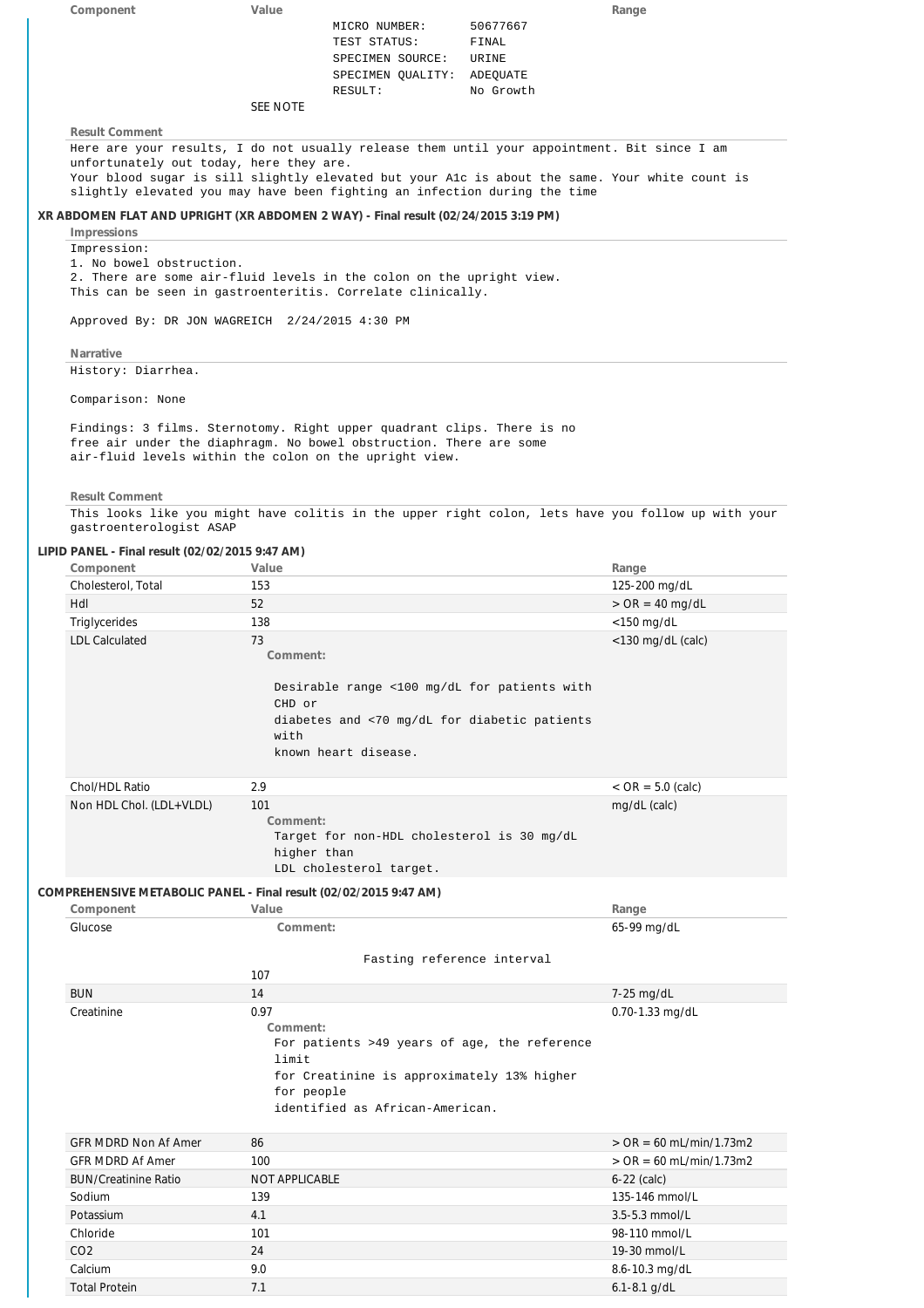| Component                                          | Value                                                                                      | Range                |
|----------------------------------------------------|--------------------------------------------------------------------------------------------|----------------------|
| Albumin                                            | 4.4                                                                                        | 3.6-5.1 g/dL         |
| Globulin, Total                                    | 2.7                                                                                        | 1.9-3.7 g/dL (calc)  |
| Albumin/Globulin Ratio                             | 1.6                                                                                        | $1.0 - 2.5$ (calc)   |
| <b>Total Bilirubin</b>                             | 0.9                                                                                        | 0.2-1.2 mg/dL        |
| Alkaline Phosphatase                               | 70                                                                                         | 40-115 U/L           |
| AST                                                | 26                                                                                         | 10-35 U/L            |
| ALT                                                | 47                                                                                         | 9-46 U/L             |
|                                                    |                                                                                            |                      |
|                                                    | URINALYSIS COMPLETE WITH REFLEX CULT - Final result (02/02/2015 9:47 AM)                   |                      |
| Component                                          | Value                                                                                      | Range                |
| Color, UA                                          | YELLOW                                                                                     | YELLOW               |
| Clarity, UA                                        | CLEAR                                                                                      | <b>CLEAR</b>         |
| Specific Gravity, UA                               | 1.020                                                                                      | 1.001-1.035          |
| pH, UA                                             | 5.5                                                                                        | $5.0 - 8.0$          |
| Glucose, UA                                        | NEGATIVE                                                                                   | NEGATIVE             |
| Bilirubin, UA                                      | NEGATIVE                                                                                   | NEGATIVE             |
| Ketones, UA                                        | NEGATIVE                                                                                   | NEGATIVE             |
| Blood, UA                                          | <b>NEGATIVE</b>                                                                            | <b>NEGATIVE</b>      |
| Protein, UA                                        | NEGATIVE                                                                                   | NEGATIVE             |
| NITRITE UA/C                                       | <b>NEGATIVE</b>                                                                            | <b>NEGATIVE</b>      |
| Leukocyte Esterase UA/C                            | NEGATIVE                                                                                   | <b>NEGATIVE</b>      |
|                                                    |                                                                                            |                      |
| WBC UA/C                                           | <b>NONE SEEN</b>                                                                           | $<$ OR = 5/HPF       |
| RBC, UA                                            | NONE SEEN                                                                                  | $<$ OR = 3/HPF       |
| Squam Epithel, UA                                  | NONE SEEN                                                                                  | $<$ OR = 5 /HPF      |
| <b>BACTERIA UA/C</b>                               | NONE SEEN                                                                                  | NONE SEEN /HPF       |
| Hyaline Casts, UA                                  | <b>NONE SEEN</b>                                                                           | NONE SEEN /LPF       |
|                                                    | CBC W/PLAT AUTOMATED DIFF (CBC WITH AUTO DIFFERENTIAL) - Final result (02/02/2015 9:47 AM) |                      |
| Component                                          | Value                                                                                      | Range                |
| <b>WBC</b>                                         | 5.8                                                                                        | 3.8-10.8 Thousand/uL |
| <b>RBC</b>                                         | 4.63                                                                                       | 4.20-5.80 Million/uL |
| Hemoglobin                                         | 15.0                                                                                       | 13.2-17.1 g/dL       |
| Hematocrit                                         | 44.8                                                                                       | 38.5-50.0%           |
| <b>MCV</b>                                         | 96.9                                                                                       | 80.0-100.0 fL        |
| <b>MCH</b>                                         | 32.5                                                                                       | 27.0-33.0 pg         |
| <b>MCHC</b>                                        | 33.5                                                                                       |                      |
|                                                    |                                                                                            | 32.0-36.0 g/dL       |
| <b>RDW</b>                                         | 13.8                                                                                       | 11.0-15.0 %          |
| Platelets                                          | 190                                                                                        | 140-400 Thousand/uL  |
| Neutrophils Absolute                               | 4048                                                                                       | 1500-7800 cells/uL   |
| Lymphocytes Absolute                               | 1456                                                                                       | 850-3900 cells/uL    |
| Monocytes Absolute                                 | 197                                                                                        | 200-950 cells/uL     |
| Eosinophils Absolute                               | 58                                                                                         | 15-500 cells/uL      |
| <b>Basophils Absolute</b>                          | 41                                                                                         | 0-200 cells/uL       |
| Neutrophils Relative                               | 69.8                                                                                       | %                    |
| Lymphocytes Relative                               | 25.1                                                                                       | %                    |
| Monocytes Relative                                 | 3.4                                                                                        | %                    |
| Eosinophils Relative                               | 1.0                                                                                        | $\%$                 |
| <b>Basophils Relative</b>                          | 0.7                                                                                        | %                    |
| TSH - Final result (02/02/2015 9:47 AM)            |                                                                                            |                      |
| Component                                          | Value                                                                                      | Range                |
| <b>TSH</b>                                         | 1.40                                                                                       | 0.40-4.50 mIU/L      |
|                                                    |                                                                                            |                      |
|                                                    | PROSTATE SPECIFIC ANTIGEN - Final result (02/02/2015 9:47 AM)                              |                      |
| Component                                          | Value                                                                                      | Range                |
| <b>PSA</b>                                         | 0.8                                                                                        | $<$ OR = 4.0 ng/mL   |
|                                                    | Comment:                                                                                   |                      |
|                                                    | This test was performed using the Siemens                                                  |                      |
|                                                    | chemiluminescent method. Values obtained from                                              |                      |
|                                                    | different assay methods cannot be used                                                     |                      |
|                                                    | interchangeably. PSA levels, regardless of                                                 |                      |
|                                                    | value, should not be interpreted as absolute                                               |                      |
|                                                    | evidence of the presence or absence of                                                     |                      |
|                                                    | disease.                                                                                   |                      |
|                                                    |                                                                                            |                      |
| HEMOGLOBIN A1C - Final result (02/02/2015 9:47 AM) |                                                                                            |                      |
| Component                                          | Value                                                                                      | Range                |
| Hemoglobin A1C                                     | 5.9                                                                                        | <5.7 % of total Hgb  |
|                                                    | Comment:                                                                                   |                      |
|                                                    | According to ADA guidelines, hemoglobin Alc                                                |                      |
|                                                    | $< 7.0$ %                                                                                  |                      |
|                                                    | represents optimal control in non-pregnant                                                 |                      |
|                                                    |                                                                                            |                      |

diabetic patients. Different metrics may apply to specific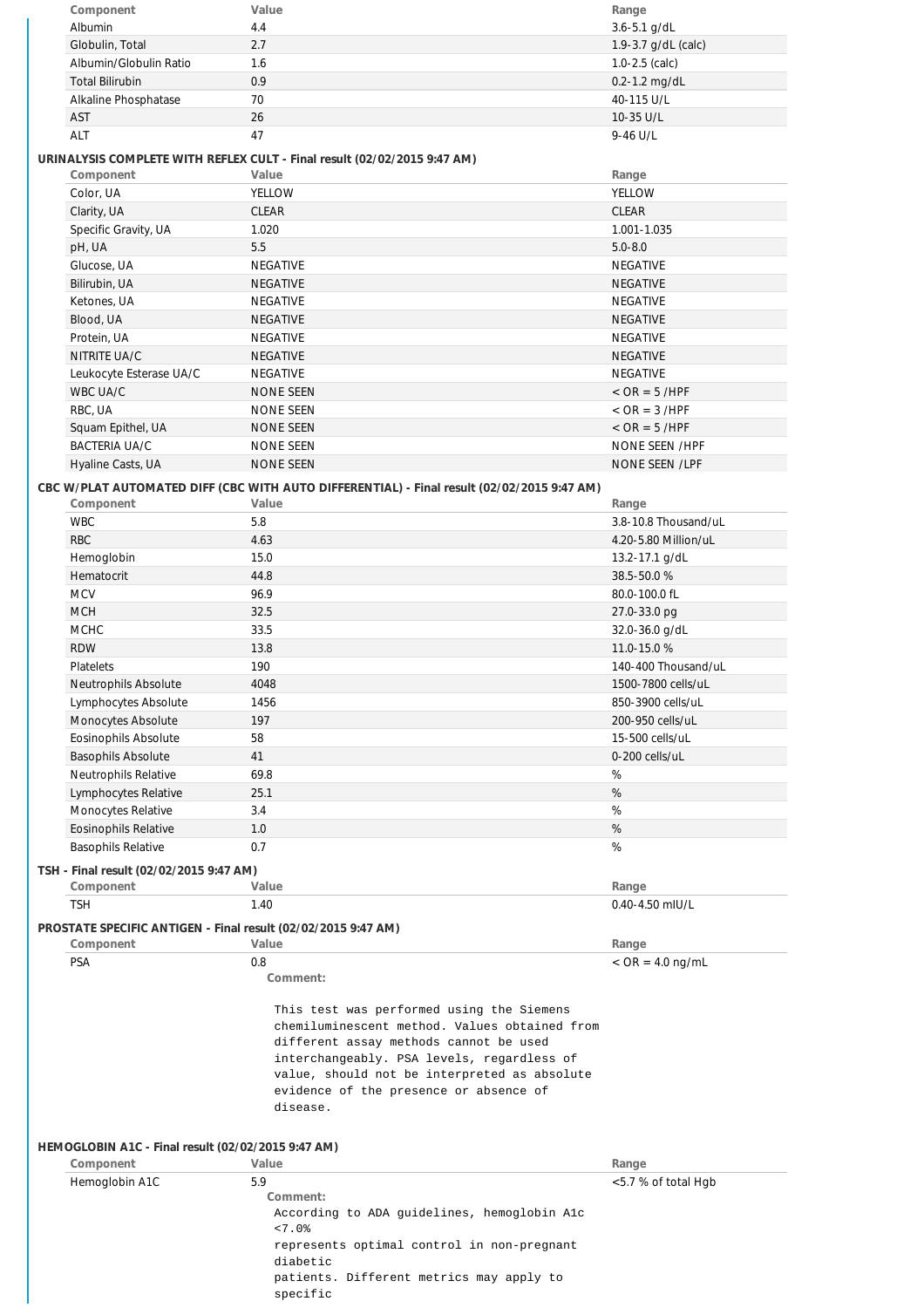|                                                                     |                                                                                                                                                                                                                                                                                                               | Range                                                                                                                                                                                                                                                                                                                                                                  |                            |
|---------------------------------------------------------------------|---------------------------------------------------------------------------------------------------------------------------------------------------------------------------------------------------------------------------------------------------------------------------------------------------------------|------------------------------------------------------------------------------------------------------------------------------------------------------------------------------------------------------------------------------------------------------------------------------------------------------------------------------------------------------------------------|----------------------------|
|                                                                     |                                                                                                                                                                                                                                                                                                               | patient populations. Standards of Medical                                                                                                                                                                                                                                                                                                                              |                            |
|                                                                     | Care in                                                                                                                                                                                                                                                                                                       |                                                                                                                                                                                                                                                                                                                                                                        |                            |
|                                                                     |                                                                                                                                                                                                                                                                                                               | Diabetes-2013. Diabetes Care. 2013;36:s11-s66                                                                                                                                                                                                                                                                                                                          |                            |
|                                                                     | of                                                                                                                                                                                                                                                                                                            | For the purpose of screening for the presence                                                                                                                                                                                                                                                                                                                          |                            |
|                                                                     | diabetes                                                                                                                                                                                                                                                                                                      |                                                                                                                                                                                                                                                                                                                                                                        |                            |
|                                                                     | < 5.7%<br>diabetes                                                                                                                                                                                                                                                                                            | Consistent with the absence of                                                                                                                                                                                                                                                                                                                                         |                            |
|                                                                     | $5.7 - 6.4%$<br>for diabetes                                                                                                                                                                                                                                                                                  | Consistent with increased risk                                                                                                                                                                                                                                                                                                                                         |                            |
|                                                                     |                                                                                                                                                                                                                                                                                                               | (prediabetes)                                                                                                                                                                                                                                                                                                                                                          |                            |
|                                                                     | $>0r = 6.5%$                                                                                                                                                                                                                                                                                                  | Consistent with diabetes                                                                                                                                                                                                                                                                                                                                               |                            |
|                                                                     | increased risk                                                                                                                                                                                                                                                                                                | This assay result is consistent with an                                                                                                                                                                                                                                                                                                                                |                            |
|                                                                     | of diabetes.                                                                                                                                                                                                                                                                                                  |                                                                                                                                                                                                                                                                                                                                                                        |                            |
|                                                                     |                                                                                                                                                                                                                                                                                                               | Currently, no consensus exists for use of                                                                                                                                                                                                                                                                                                                              |                            |
|                                                                     | hemoglobin                                                                                                                                                                                                                                                                                                    | Alc for diagnosis of diabetes for children.                                                                                                                                                                                                                                                                                                                            |                            |
|                                                                     | REFLEXIVE URINE CULTURE. - Final result (02/02/2015 9:47 AM)                                                                                                                                                                                                                                                  |                                                                                                                                                                                                                                                                                                                                                                        |                            |
| Component                                                           | Value                                                                                                                                                                                                                                                                                                         |                                                                                                                                                                                                                                                                                                                                                                        | Range                      |
| Reflex                                                              | NO CULTURE INDICATED                                                                                                                                                                                                                                                                                          |                                                                                                                                                                                                                                                                                                                                                                        |                            |
| Narrative                                                           | ECHOCARDIOGRAM 2D COMPLETE W WO CONTRAST - Final result (12/12/2014 10:30 AM)                                                                                                                                                                                                                                 |                                                                                                                                                                                                                                                                                                                                                                        |                            |
|                                                                     |                                                                                                                                                                                                                                                                                                               |                                                                                                                                                                                                                                                                                                                                                                        |                            |
| ----------------------                                              | $\ddot{\cdot}$                                                                                                                                                                                                                                                                                                | Piedmont Cardiovascular Imaging Center<br>275 Collier Road, Suite 300D                                                                                                                                                                                                                                                                                                 |                            |
|                                                                     |                                                                                                                                                                                                                                                                                                               | Atlanta, GA 30309                                                                                                                                                                                                                                                                                                                                                      |                            |
| ----------------------                                              |                                                                                                                                                                                                                                                                                                               | Phone: (404) 605-5770<br>Fax (404) 603-7225                                                                                                                                                                                                                                                                                                                            | +-----------+              |
|                                                                     |                                                                                                                                                                                                                                                                                                               |                                                                                                                                                                                                                                                                                                                                                                        |                            |
|                                                                     |                                                                                                                                                                                                                                                                                                               | Adult Echocardiogram                                                                                                                                                                                                                                                                                                                                                   |                            |
|                                                                     |                                                                                                                                                                                                                                                                                                               |                                                                                                                                                                                                                                                                                                                                                                        |                            |
| Name: WITTEN, MICHAEL L                                             |                                                                                                                                                                                                                                                                                                               | MRN: 900011676                                                                                                                                                                                                                                                                                                                                                         | Performed By: Tiffani      |
| Study Date: 12/12/2014 09:31 AM                                     |                                                                                                                                                                                                                                                                                                               | Acct #: 2018522581                                                                                                                                                                                                                                                                                                                                                     | Denison, RDCS, RVT         |
| DOB: 04/29/1957                                                     |                                                                                                                                                                                                                                                                                                               | Age: 57 yrs                                                                                                                                                                                                                                                                                                                                                            | Gender: Male               |
| Ordering MD: HURST JR, JOHN<br>Referring MD: MICHELLE Y EVANS, MD   |                                                                                                                                                                                                                                                                                                               | Patient Loc: 275 /300                                                                                                                                                                                                                                                                                                                                                  | Patient Status: Outpatient |
| REASON FOR STUDY: CAD<br>HEIGHT: 65 in<br>previous study available. | HISTORY: Hyperlipidemia, CAD, CABG 10 years ago, Hypertension<br>WEIGHT: 216 lb                                                                                                                                                                                                                               | BSA: 2.0 m2<br>HR: 61<br>PROCEDURE DETAILS: A complete two-dimensional transthoracic echocardiogram was performed (2D, M-mode, spectral<br>and color flow Doppler). (93306). A contrast injection of Definity was performed to improve assessment of LV. T<br>Jones, RN injected contrast. The apical views were difficult to obtain and are suboptimal in quality. No | BP: 110/72 mmHq            |
| CONCLUSIONS<br>ventricular free wall.<br>Normal biatrial size.      | There is mild concentric left ventricular hypertrophy.<br>Left ventricular systolic function is normal.<br>The left ventricular ejection fraction is 60-65%.<br>The right ventricle is grossly normal size.<br>No significant valvular abnormalities noted.<br>Right ventricular systolic pressure is normal. | The transmitral spectral Doppler flow pattern is suggestive of impaired LV relaxation.<br>Right ventricular systolic function was difficult to assess due to poor visualization of the right                                                                                                                                                                           |                            |
| Measurements with Normals<br>LA dimension: $4.5$ cm( $1.9-4.0$ cm)  |                                                                                                                                                                                                                                                                                                               | Ao root diam: 3.3 cm(2.3-3.7 cm)                                                                                                                                                                                                                                                                                                                                       |                            |
| LVIDd: $4.8 \text{ cm}(3.7-5.6 \text{ cm})$                         |                                                                                                                                                                                                                                                                                                               | LVIDs: $3.0 \text{ cm}(1.8-4.2 \text{ cm})$                                                                                                                                                                                                                                                                                                                            |                            |
| $IVSd: 1.2 cm(0.6-1.1 cm)$                                          |                                                                                                                                                                                                                                                                                                               | $LVPWd: 1.2 cm(0.6-1.1 cm)$                                                                                                                                                                                                                                                                                                                                            |                            |
|                                                                     |                                                                                                                                                                                                                                                                                                               |                                                                                                                                                                                                                                                                                                                                                                        |                            |
| FS: 38.7 %                                                          | MMode/2D MEASUREMENTS & CALCULATIONS                                                                                                                                                                                                                                                                          | LVLd $ap4: 8.8$ cm                                                                                                                                                                                                                                                                                                                                                     |                            |
| EDV(Teich): 109.1 ml                                                |                                                                                                                                                                                                                                                                                                               | $EDV(MOD-sp4): 115.0 ml$                                                                                                                                                                                                                                                                                                                                               |                            |
| ESV(Teich): 33.9 ml                                                 |                                                                                                                                                                                                                                                                                                               | LVLs $ap4: 8.2 cm$<br>$ESV(MOD-sp4): 50.0 ml$                                                                                                                                                                                                                                                                                                                          |                            |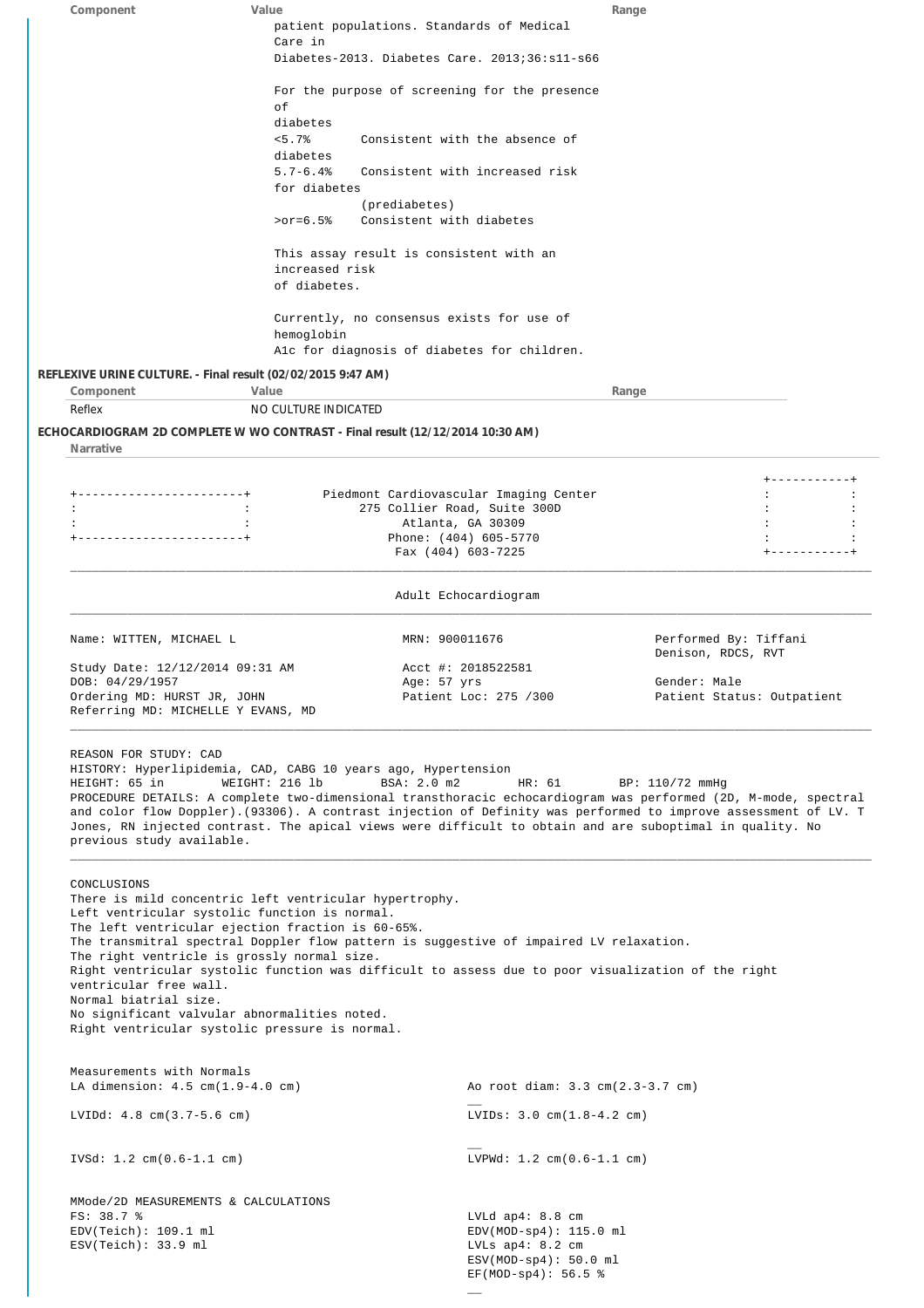**Narrative** SV(MOD-sp4): 65.0 ml LA Volume (MOD-4): 48.0 ml DOPPLER MEASUREMENTS & CALCULATIONS MV E max vel: 63.7 cm/sec MV V2 max: 80.1 cm/sec MV A max vel: 77.0 cm/sec MV max PG: 2.6 mmHg MV E/A: 0.83 MV V2 mean: 50.4 cm/sec MV mean PG: 1.1 mmHg MV V2 VTI: 33.0 cm \_\_ MV dec time: 0.21 sec Ao V2 mean: 89.3 cm/sec Ao mean PG: 3.8 mmHg Ao V2 VTI: 23.6 cm \_\_ LV V1 max PG: 3.9 mmHg<br>
LV V1 mean PG: 1.8 mmHg<br>
PA max PG: 2.1 mmHg<br>
PA max PG: 2.1 mmHg LV V1 mean PG:  $1.8$  mmHg<br>LV V1 max:  $98.7$  cm/sec PA V2 mean:  $51.4$  cm/sec LV V1 mean:  $60.6$  cm/sec PA mean PG: 1.2 mmHg LV V1 VTI: 17.9 cm PA V2 VTI: 17.0 cm PA acc slope: 645.7 cm/sec2 PA acc time: 0.12 sec \_\_ TR max vel: 219.9 cm/sec PA pr(Accel): 26.7 mmHg TR max PG: 19.3 mmHg \_\_ TDI E/e': 8.6 TDI E/e' Lateral: 7.3 LEFT VENTRICLE: The left ventricle is normal in size. There is mild concentric left ventricular hypertrophy. LV EDVi = 56.3  $mL/m<sup>2</sup>$ . LV ESVi = 22.0  $mL/m<sup>2</sup>$ . LV EDDi = 2.4 cm/m<sup>2</sup>. LV ESDi = 1.4 cm/m<sup>2</sup>. Left ventricular systolic function is normal. The left ventricular ejection fraction is 60-65%. EF = 61.0 %. Lat E/E` =8.8. Lat E/E` =7.3 . The transmitral spectral Doppler flow pattern is suggestive of impaired LV relaxation. The left ventricular wall motion is normal. LEFT ATRIUM/ATRIAL SEPTUM: The left atrial volume is normal. LA volume index = 23.5 mL/m². RIGHT ATRIUM: Right atrium is normal. RIGHT VENTRICLE: RV basal dimension is 3.8cm. The right ventricle is grossly normal size. RV S' velocity = 10cm/s. RV E/E' = 6.6. Right ventricular systolic function was difficult to assess due to poor visualization of the right ventricular free wall. AORTIC VALVE: The aortic valve is trileaflet. The aortic valve opens well. There is aortic valve sclerosis without stenosis. No hemodynamically significant valvular aortic stenosis. No aortic regurgitation is present. MITRAL VALVE: The mitral valve is normal in structure and function. There is no mitral valve stenosis. There is no significant mitral regurgitation noted. TRICUSPID VALVE: The tricuspid valve is normal. There is trace tricuspid regurgitation. Peak TR velocity = 219.9 cm/sec. Peak TR PG = 19.3 mmHg. Right ventricular systolic pressure is normal. PULMONIC VALVE: The pulmonic valve is normal. There is no pulmonic valvular regurgitation. ARTERIES: The aortic root is normal size. VENOUS: The inferior vena cava is normal in size, and collapses normally with respiration. PERICARDIUM/PLEURA: There is no pericardial effusion. \_\_\_\_\_\_\_\_\_\_\_\_\_\_\_\_\_\_\_\_\_\_\_\_\_\_\_\_\_\_\_\_\_\_\_\_\_\_\_\_\_\_\_\_\_\_\_\_\_\_\_\_\_\_\_\_\_\_\_\_\_\_\_\_\_\_\_\_\_\_\_\_\_\_\_\_\_\_\_\_\_\_\_\_\_\_\_\_\_\_\_\_\_\_\_\_\_\_\_\_\_\_\_\_\_\_\_\_\_\_\_

READING PHYSICIAN:Electronically signed by: RAUL BLANCO, MD on 12/12/2014 01:02 PM

**Result Comment**

MD) Dx: CAD (coronary artery disease); Dyspnea

Notes Recorded by John W Hurst Jr., MD on 12/13/2014 at 11:05 AM Echocardiogram shows normal cardiac size and pumping function Keep working on weight reduction and exercise

\_\_\_\_\_\_\_\_\_\_\_\_\_\_\_\_\_\_\_\_\_\_\_\_\_\_\_\_\_\_\_\_\_\_\_\_\_\_\_\_\_\_\_\_\_\_\_\_\_\_\_\_\_\_\_\_\_\_\_\_\_\_\_\_\_\_\_\_\_\_\_\_\_\_\_\_\_\_\_\_\_\_\_\_\_\_\_\_\_\_\_\_\_\_\_\_\_\_\_\_\_\_\_\_\_\_\_\_\_\_\_

#### **TSH - Final result (11/03/2014 10:06 AM)**

| Component                                               | Value                                                                                    | Range               |
|---------------------------------------------------------|------------------------------------------------------------------------------------------|---------------------|
| <b>TSH</b>                                              | 1.15                                                                                     | $0.40 - 4.50$ mIU/L |
| <b>Result Comment</b>                                   |                                                                                          |                     |
|                                                         | Thyroid function is fine, blood sugar is elevated but I am not sure if your were fasting |                     |
| T4 FREE (T4, FREE) - Final result (11/03/2014 10:06 AM) |                                                                                          |                     |
| Component                                               | Value                                                                                    | Range               |
| Free T4                                                 | . . 1                                                                                    | $0.8 - 1.8$ ng/dL   |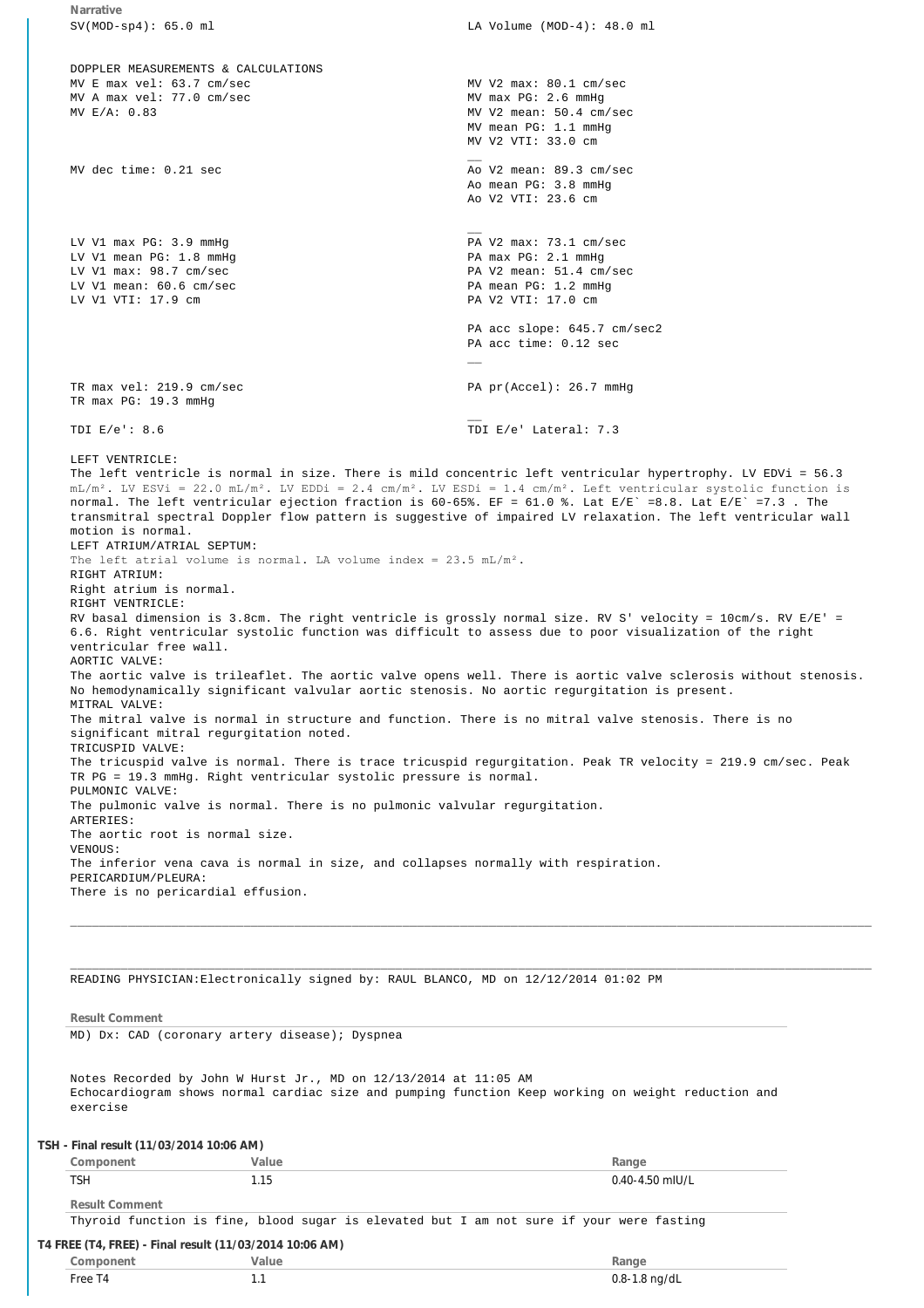| Component                                        | COMPREHENSIVE METABOLIC PANEL - Final result (11/03/2014 10:06 AM)<br>Value                                                                                              | Range                              |
|--------------------------------------------------|--------------------------------------------------------------------------------------------------------------------------------------------------------------------------|------------------------------------|
| Glucose                                          | Comment:                                                                                                                                                                 | 65-99 mg/dL                        |
|                                                  | Fasting reference interval                                                                                                                                               |                                    |
|                                                  | 125                                                                                                                                                                      |                                    |
| <b>BUN</b>                                       | 18                                                                                                                                                                       | 7-25 mg/dL                         |
| Creatinine                                       | 1.12<br>Comment:<br>For patients >49 years of age, the reference<br>limit<br>for Creatinine is approximately 13% higher<br>for people<br>identified as African-American. | 0.70-1.33 mg/dL                    |
| <b>GFR MDRD Non Af Amer</b>                      | 73                                                                                                                                                                       | $>$ OR = 60 mL/min/1.73m2          |
| <b>GFR MDRD Af Amer</b>                          | 84                                                                                                                                                                       | $>$ OR = 60 mL/min/1.73m2          |
| <b>BUN/Creatinine Ratio</b>                      | NOT APPLICABLE                                                                                                                                                           | $6-22$ (calc)                      |
| Sodium                                           | 140                                                                                                                                                                      | 135-146 mmol/L                     |
| Potassium                                        | 4.1                                                                                                                                                                      | 3.5-5.3 mmol/L                     |
| Chloride                                         | 102                                                                                                                                                                      | 98-110 mmol/L                      |
| CO <sub>2</sub>                                  | 25                                                                                                                                                                       | 19-30 mmol/L                       |
| Calcium                                          | 9.1                                                                                                                                                                      | 8.6-10.3 mg/dL                     |
| <b>Total Protein</b>                             | 7.7                                                                                                                                                                      | $6.1 - 8.1$ g/dL                   |
| Albumin                                          | 4.6                                                                                                                                                                      | $3.6 - 5.1$ g/dL                   |
|                                                  | 3.1                                                                                                                                                                      |                                    |
| Globulin, Total                                  | 1.5                                                                                                                                                                      | 1.9-3.7 g/dL (calc)                |
| Albumin/Globulin Ratio                           |                                                                                                                                                                          | $1.0 - 2.5$ (calc)                 |
| <b>Total Bilirubin</b>                           | 1.1                                                                                                                                                                      | $0.2 - 1.2$ mg/dL                  |
| Alkaline Phosphatase                             | 63                                                                                                                                                                       | 40-115 U/L                         |
| AST                                              | 30                                                                                                                                                                       | 10-35 U/L                          |
| ALT                                              | 36                                                                                                                                                                       | 9-46 U/L                           |
| <b>Result Comment</b>                            |                                                                                                                                                                          |                                    |
| Cholesterol, Total<br>Hdl                        | 176<br>48                                                                                                                                                                | 125-200 mg/dL<br>$>$ OR = 40 mg/dL |
| Triglycerides                                    | 107                                                                                                                                                                      | $<$ 150 mg/dL<br><130 mg/dL (calc) |
|                                                  | Comment:<br>Desirable range <100 mg/dL for patients with<br>CHD or<br>diabetes and <70 mg/dL for diabetic patients<br>with<br>known heart disease.                       |                                    |
| Chol/HDL Ratio                                   | 3.7                                                                                                                                                                      | $<$ OR = 5.0 (calc)                |
| Non HDL Chol. (LDL+VLDL)                         | 128<br>Comment:<br>Target for non-HDL cholesterol is 30 mg/dL<br>higher than<br>LDL cholesterol target.                                                                  | mg/dL (calc)                       |
| <b>Result Comment</b>                            |                                                                                                                                                                          |                                    |
| LIPID PANEL - Final result (05/28/2014 10:22 AM) | Thyroid function is fine, blood sugar is elevated but I am not sure if your were fasting                                                                                 |                                    |
| Component                                        | Value                                                                                                                                                                    | Range                              |
| Cholesterol, Total                               | 144                                                                                                                                                                      | 0-199 mg/dL                        |
| Triglycerides                                    | 86                                                                                                                                                                       | 0-150 mg/dL                        |
| Hdl                                              | Comment:<br>Low Risk $>60$ mg/dL<br>45 High Risk <40 mg/dL                                                                                                               | 40-60 mg/dL                        |
| <b>LDL Calculated</b>                            | 82<br>Comment:<br>National Cholesterol Education Program (ATP<br>III) Treatment<br>Goals<br>LDL                                                                          | mg/dL                              |
|                                                  | goal<br>Non-HDL goal                                                                                                                                                     |                                    |
|                                                  | (mg/dl)<br>(mg/dl)<br>CHD and CHD risk equivalent<br>100<br>< 130                                                                                                        |                                    |

**Result Comment**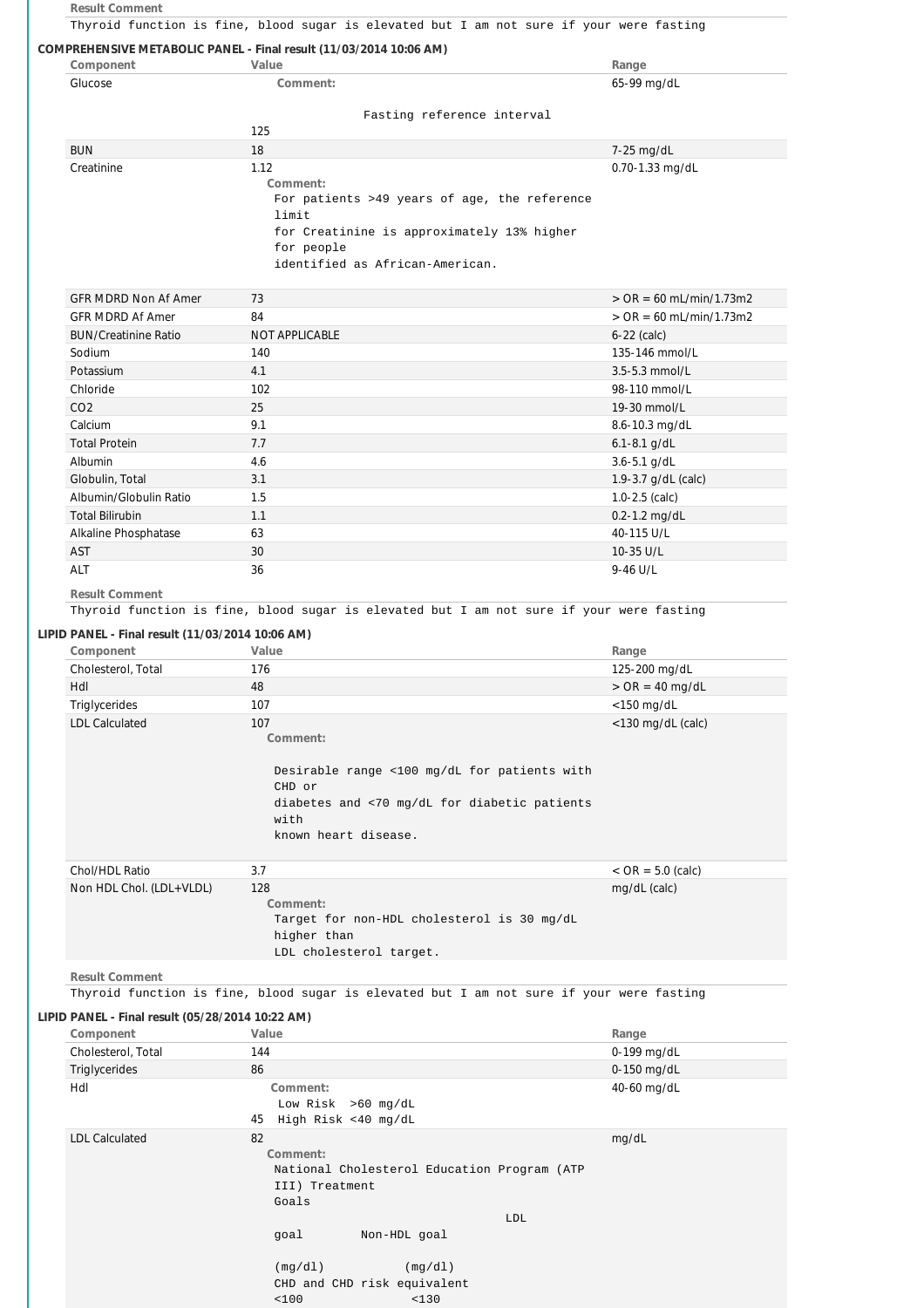| Component                                                                 | Value                                                                   | Range                     |
|---------------------------------------------------------------------------|-------------------------------------------------------------------------|---------------------------|
|                                                                           | $(10-yr$ risk>20%)                                                      |                           |
|                                                                           | Multiple (2+) risk factors<br>and<br>< 130<br>< 160                     |                           |
|                                                                           | $10-yr$ risk $\leq 20\%$                                                |                           |
|                                                                           | 0-1 risk factor                                                         |                           |
|                                                                           | < 160<br>< 190                                                          |                           |
| HEPATIC FUNCTION PANEL - Final result (05/28/2014 10:22 AM)<br>Component  | Value                                                                   | Range                     |
| <b>Total Protein</b>                                                      | 7.2                                                                     | $6.4 - 8.9$ g/dL          |
| Albumin                                                                   | 4.5                                                                     | $3.5 - 5.7$ g/dL          |
| <b>AST</b>                                                                | 24                                                                      | 13-39 U/L                 |
| ALT<br>Alkaline Phosphatase                                               | 30<br>72                                                                | 7-52 IU/L<br>34-104 IU/L  |
| <b>Total Bilirubin</b>                                                    | 1.2                                                                     | $0.3 - 1.0$ mg/dL         |
| Bilirubin, Direct                                                         | 0.20                                                                    | 0.03-0.18 mg/dL           |
| Albumin/Globulin Ratio                                                    | 1.7                                                                     |                           |
| Bilirubin, Indirect                                                       | 1.0                                                                     | $0.1 - 1.1$ mg/dL         |
| <b>Result Comment</b><br>Lipids in good range per Dr. Hurst: Leslie Swain |                                                                         |                           |
|                                                                           |                                                                         |                           |
| HEMOGLOBIN A1C - Final result (03/03/2014 11:29 AM)<br>Component          | Value                                                                   | Range                     |
| Hemoglobin A1C                                                            | 5.6                                                                     | <5.7 % of total Hgb       |
|                                                                           | Comment:<br>According to ADA guidelines, hemoglobin Alc                 |                           |
|                                                                           | < 7.0                                                                   |                           |
|                                                                           | represents optimal control in non-pregnant                              |                           |
|                                                                           | diabetic<br>patients. Different metrics may apply to                    |                           |
|                                                                           | specific                                                                |                           |
|                                                                           | patient populations. Standards of Medical<br>Care in                    |                           |
|                                                                           | Diabetes-2013. Diabetes Care. 2013;36:s11-s66                           |                           |
|                                                                           |                                                                         |                           |
|                                                                           | For the purpose of screening for the presence<br>οf                     |                           |
|                                                                           | diabetes                                                                |                           |
|                                                                           | < 5.7%<br>Consistent with the absence of                                |                           |
|                                                                           | diabetes<br>Consistent with increased risk<br>$5.7 - 6.4$ $% 5.7 - 6.4$ |                           |
|                                                                           | for diabetes                                                            |                           |
|                                                                           | (prediabetes)<br>Consistent with diabetes<br>$>0r = 6.5%$               |                           |
|                                                                           |                                                                         |                           |
|                                                                           | This assay result is consistent with a                                  |                           |
|                                                                           | decreased risk<br>of diabetes.                                          |                           |
|                                                                           |                                                                         |                           |
|                                                                           | Currently, no consensus exists for use of                               |                           |
|                                                                           | hemoglobin<br>Alc for diagnosis of diabetes for children.               |                           |
|                                                                           | Test Performed at:                                                      |                           |
|                                                                           | OUEST DIAGNOSTICS-ATLANTA<br>1777 MONTREAL CIRCLE                       |                           |
|                                                                           | TUCKER, GA 30084-6802<br>WILLIAM M MILLER,                              |                           |
|                                                                           | MD                                                                      |                           |
| BASIC METABOLIC PANEL - Final result (03/03/2014 11:29 AM)                |                                                                         |                           |
| Component<br>Glucose                                                      | Value<br>Comment:                                                       | Range<br>65-99 mg/dL      |
|                                                                           |                                                                         |                           |
|                                                                           | Fasting reference interval                                              |                           |
| <b>BUN</b>                                                                | 149<br>18                                                               | 7-25 mg/dL                |
| Creatinine                                                                | 0.98                                                                    | 0.70-1.33 mg/dL           |
|                                                                           | Comment:                                                                |                           |
|                                                                           | For patients >49 years of age, the reference<br>limit                   |                           |
|                                                                           | for Creatinine is approximately 13% higher                              |                           |
|                                                                           | for people<br>identified as African-American.                           |                           |
|                                                                           |                                                                         |                           |
| GFR MDRD Non Af Amer                                                      | 86                                                                      | $>$ OR = 60 mL/min/1.73m2 |
| <b>GFR MDRD Af Amer</b>                                                   | 99                                                                      | $>$ OR = 60 mL/min/1.73m2 |
| <b>BUN/Creatinine Ratio</b>                                               | NOT APPLICABLE                                                          | $6-22$ (calc)             |

Sodium 136 136 135-146 mmol/L Potassium 4.1 4.1 3.5-5.3 mmol/L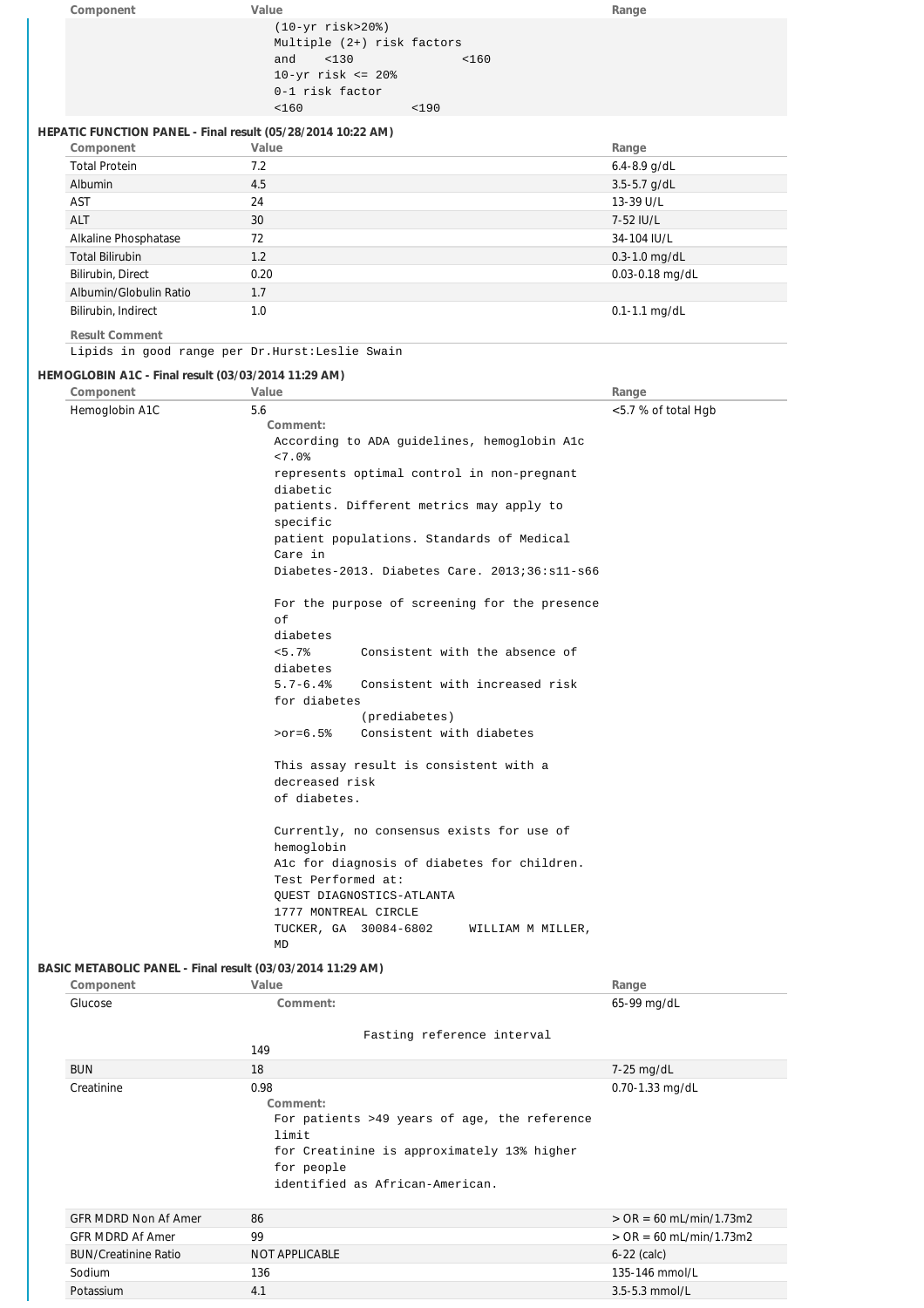| Component                                                                                                  | Value                                                                                                                                                                          | Range                                   |
|------------------------------------------------------------------------------------------------------------|--------------------------------------------------------------------------------------------------------------------------------------------------------------------------------|-----------------------------------------|
| Chloride                                                                                                   | 101                                                                                                                                                                            | 98-110 mmol/L                           |
| CO <sub>2</sub>                                                                                            | 25                                                                                                                                                                             | 19-30 mmol/L                            |
| Calcium                                                                                                    | 9.3<br>Comment:<br>Test Performed at:<br>QUEST DIAGNOSTICS-ATLANTA<br>1777 MONTREAL CIRCLE<br>TUCKER, GA 30084-6802<br>WILLIAM M MILLER,                                       | 8.6-10.3 mg/dL                          |
|                                                                                                            | MD                                                                                                                                                                             |                                         |
| <b>Result Comment</b>                                                                                      |                                                                                                                                                                                |                                         |
|                                                                                                            | Your Alc is much better. Even the non fasting blood glucose is good                                                                                                            |                                         |
| Component                                                                                                  | COMPREHENSIVE METABOLIC PANEL - Final result (11/20/2013 9:56 AM)<br>Value                                                                                                     | Range                                   |
| Glucose                                                                                                    | Comment:                                                                                                                                                                       | 65-99 mg/dL                             |
|                                                                                                            | Fasting reference interval                                                                                                                                                     |                                         |
|                                                                                                            | 120                                                                                                                                                                            |                                         |
| <b>BUN</b>                                                                                                 | 22                                                                                                                                                                             | 7-25 mg/dL                              |
| Creatinine                                                                                                 | 0.89                                                                                                                                                                           | 0.70-1.33 mg/dL                         |
|                                                                                                            | Comment:<br>For patients >49 years of age, the reference<br>limit<br>for Creatinine is approximately 13% higher<br>for people<br>identified as African-American.               |                                         |
| <b>GFR MDRD Non Af Amer</b>                                                                                | 96                                                                                                                                                                             | $>$ OR = 60 mL/min/1.73m2               |
| <b>GFR MDRD Af Amer</b>                                                                                    | 111                                                                                                                                                                            | $>$ OR = 60 mL/min/1.73m2               |
| <b>BUN/Creatinine Ratio</b>                                                                                | NOT APPLICABLE                                                                                                                                                                 | $6-22$ (calc)                           |
| Sodium                                                                                                     | 142                                                                                                                                                                            | 135-146 mmol/L                          |
| Potassium                                                                                                  | 4.3                                                                                                                                                                            | $3.5 - 5.3$ mmol/L                      |
| Chloride                                                                                                   | 104                                                                                                                                                                            | 98-110 mmol/L                           |
| CO <sub>2</sub>                                                                                            | 26                                                                                                                                                                             | 19-30 mmol/L                            |
| Calcium                                                                                                    | 8.9                                                                                                                                                                            | 8.6-10.3 mg/dL                          |
| <b>Total Protein</b>                                                                                       | 6.5<br>4.1                                                                                                                                                                     | $6.1 - 8.1$ g/dL                        |
| Albumin<br>Globulin, Total                                                                                 | 2.4                                                                                                                                                                            | $3.6 - 5.1$ g/dL<br>1.9-3.7 g/dL (calc) |
| Albumin/Globulin Ratio                                                                                     | 1.7                                                                                                                                                                            | $1.0 - 2.5$ (calc)                      |
| <b>Total Bilirubin</b>                                                                                     | 0.6                                                                                                                                                                            | $0.2 - 1.2$ mg/dL                       |
| Alkaline Phosphatase                                                                                       | 57                                                                                                                                                                             | 40-115 U/L                              |
| AST                                                                                                        | 32                                                                                                                                                                             | 10-35 U/L                               |
| <b>ALT</b>                                                                                                 | 62<br>Comment:<br>Test Performed at:<br>QUEST DIAGNOSTICS-ATLANTA<br>1777 MONTREAL CIRCLE<br>TUCKER, GA 30084-6802<br>WILLIAM M MILLER,<br>MD                                  | $9-46$ U/L                              |
| <b>Result Comment</b><br>HEMOGLOBIN A1C - Final result (11/20/2013 9:56 AM)<br>Component<br>Hemoglobin A1C | Your Alc is worse and your fasting blood glucose is higher, we will repeat in 3 months, if your<br>numbers do not improve we will need begin diabetes medicine<br>Value<br>6.1 | Range<br><5.7 % of total Hgb            |
|                                                                                                            | Comment:<br>According to ADA guidelines, hemoglobin Alc<br>$< 7.0$ %<br>represents optimal control in non-pregnant<br>diabetic                                                 |                                         |
|                                                                                                            | patients. Different metrics may apply to                                                                                                                                       |                                         |
|                                                                                                            | specific<br>patient populations. Standards of Medical<br>Care in                                                                                                               |                                         |
|                                                                                                            | Diabetes-2013. Diabetes Care. 2013;36:s11-s66<br>For the purpose of screening for the presence<br>оf                                                                           |                                         |
|                                                                                                            | diabetes<br>< 5.7%<br>Consistent with the absence of<br>diabetes<br>$5.7 - 6.4%$<br>Consistent with increased risk                                                             |                                         |
|                                                                                                            | for diabetes<br>(prediabetes)                                                                                                                                                  |                                         |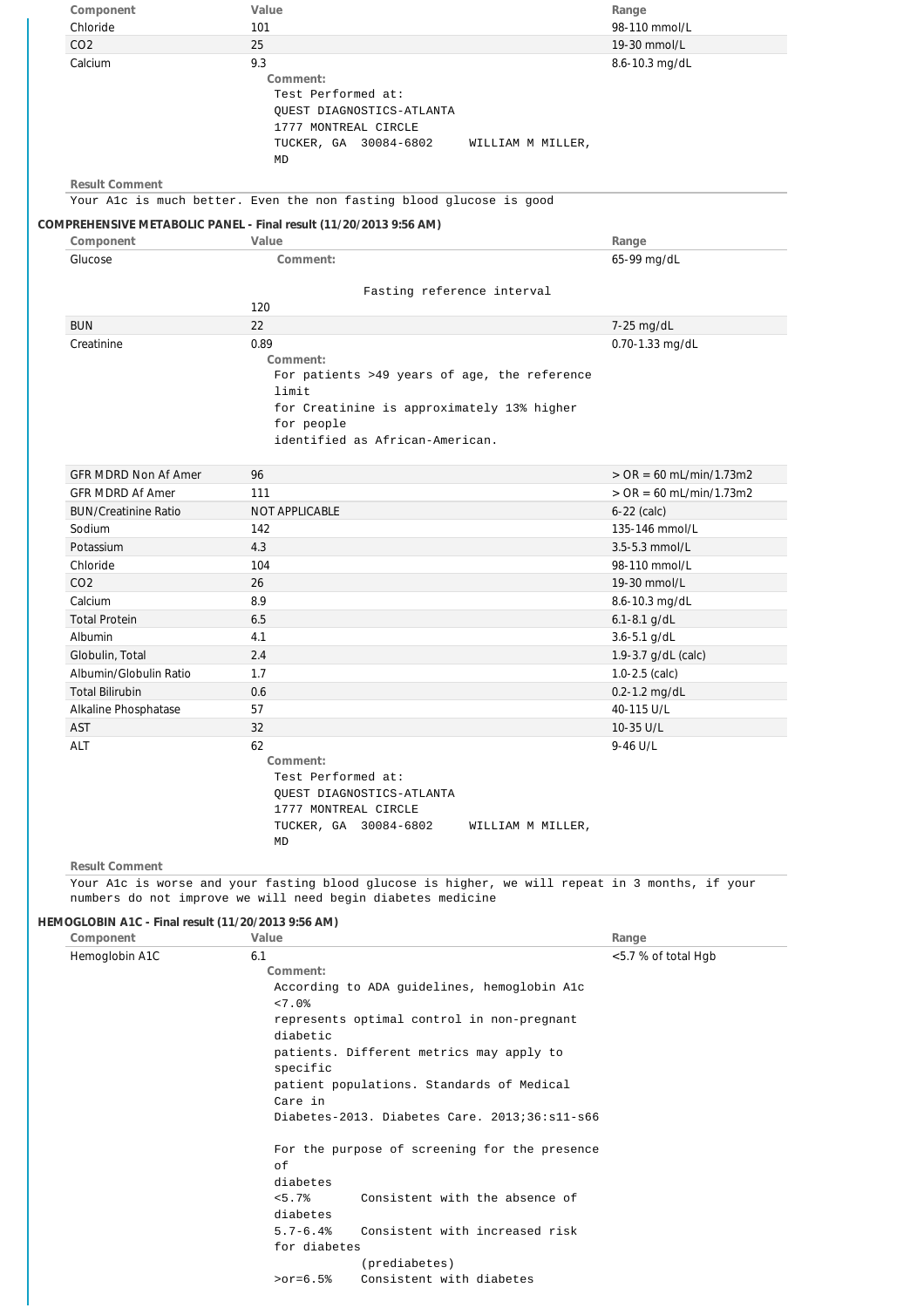| Component                                                               | Value<br>This assay result is consistent with a higher<br>risk<br>of diabetes.                                                                                                    | Range                     |
|-------------------------------------------------------------------------|-----------------------------------------------------------------------------------------------------------------------------------------------------------------------------------|---------------------------|
|                                                                         | Currently, no consensus exists for use of<br>hemoglobin<br>Alc for diagnosis of diabetes for children.<br>Test Performed at:<br>QUEST DIAGNOSTICS-ATLANTA<br>1777 MONTREAL CIRCLE |                           |
|                                                                         | TUCKER, GA 30084-6802<br>WILLIAM M MILLER,<br>MD                                                                                                                                  |                           |
| LIPID PANEL - Final result (11/20/2013 9:56 AM)                         | Value                                                                                                                                                                             |                           |
| Component<br>Cholesterol, Total                                         | 176                                                                                                                                                                               | Range<br>125-200 mg/dL    |
| Hdl                                                                     | 45                                                                                                                                                                                | $>$ OR = 40 mg/dL         |
| Triglycerides                                                           | 159                                                                                                                                                                               | $<$ 150 mg/dL             |
| <b>LDL Calculated</b>                                                   | 99                                                                                                                                                                                |                           |
|                                                                         | Comment:<br>Desirable range <100 mg/dL for patients with<br>CHD or                                                                                                                | <130 mg/dL (calc)         |
|                                                                         | diabetes and <70 mg/dL for diabetic patients<br>with<br>known heart disease.                                                                                                      |                           |
| Chol/HDL Ratio                                                          | 3.9                                                                                                                                                                               | $\langle$ OR = 5.0 (calc) |
| Non HDL Chol. (LDL+VLDL)                                                | 131                                                                                                                                                                               | mg/dL (calc)              |
|                                                                         | Comment:<br>Target for non-HDL cholesterol is 30 mg/dL<br>higher than<br>LDL cholesterol target.                                                                                  |                           |
|                                                                         | Test Performed at:<br>QUEST DIAGNOSTICS-ATLANTA<br>1777 MONTREAL CIRCLE                                                                                                           |                           |
| BASIC METABOLIC PANEL - Final result (08/12/2013 11:46 AM)<br>Component | TUCKER, GA 30084-6802<br>WILLIAM M MILLER,<br>MD<br>Value                                                                                                                         | Range                     |
| Glucose                                                                 | Comment:                                                                                                                                                                          | 65-99 mg/dL               |
|                                                                         | Fasting reference interval<br>99                                                                                                                                                  |                           |
| <b>BUN</b>                                                              | 25                                                                                                                                                                                | 7-25 mg/dL                |
| Creatinine                                                              | 1.01<br>Comment:<br>For patients >49 years of age, the reference                                                                                                                  | 0.70-1.33 mg/dL           |
|                                                                         | limit<br>for Creatinine is approximately 13% higher<br>for people<br>identified as African-American.                                                                              |                           |
| <b>GFR MDRD Non Af Amer</b>                                             | 83                                                                                                                                                                                | $>$ OR = 60 mL/min/1.73m2 |
| <b>GFR MDRD Af Amer</b>                                                 | 96                                                                                                                                                                                | $>$ OR = 60 mL/min/1.73m2 |
| <b>BUN/Creatinine Ratio</b>                                             | <b>NOT APPLICABLE</b>                                                                                                                                                             | $6-22$ (calc)             |
| Sodium                                                                  | 136                                                                                                                                                                               | 135-146 mmol/L            |
| Potassium                                                               | 4.0                                                                                                                                                                               | 3.5-5.3 mmol/L            |
| Chloride                                                                | 100                                                                                                                                                                               | 98-110 mmol/L             |
| CO <sub>2</sub>                                                         | 25                                                                                                                                                                                | 19-30 mmol/L              |
| Calcium                                                                 | 9.5<br>Comment:<br>Test Performed at:<br>QUEST DIAGNOSTICS-ATLANTA                                                                                                                | 8.6-10.3 mg/dL            |
|                                                                         | 1777 MONTREAL CIRCLE<br>TUCKER, GA 30084-6802<br>WILLIAM M MILLER,<br>MD                                                                                                          |                           |
| <b>Result Comment</b>                                                   |                                                                                                                                                                                   |                           |
| Your labs look pretty good                                              |                                                                                                                                                                                   |                           |
|                                                                         |                                                                                                                                                                                   |                           |
| HEMOGLOBIN A1C - Final result (08/12/2013 11:46 AM)<br>Component        | Value                                                                                                                                                                             | Range                     |
| Hemoglobin A1C                                                          | 5.7<br>Comment:                                                                                                                                                                   | <5.7 % of total Hgb       |